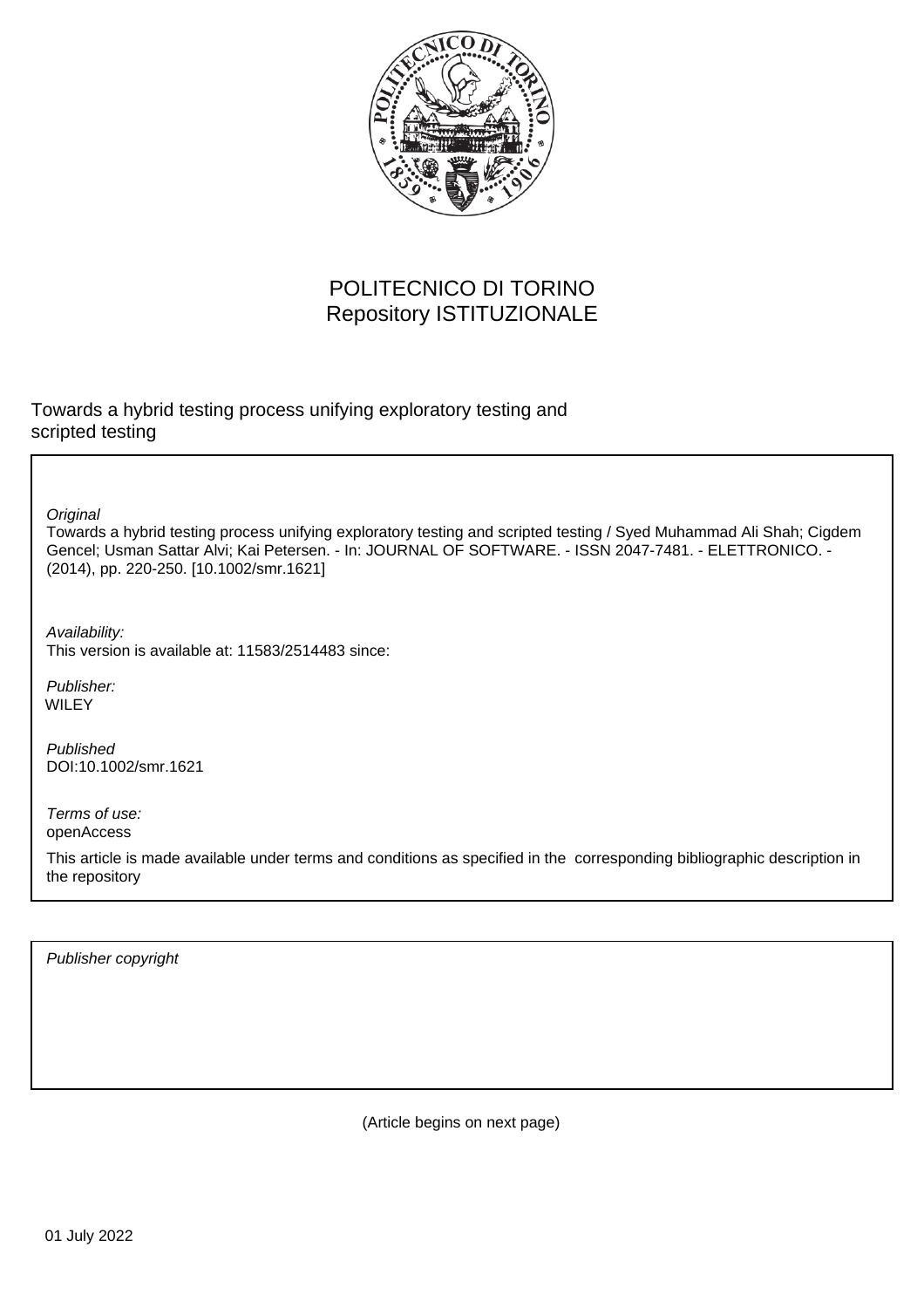# Software: Evolution and Process

JOURNAL OF SOFTWARE: EVOLUTION AND PROCESS J. Softw. Evol. and Proc. (2013) Published online in Wiley Online Library (wileyonlinelibrary.com). DOI: 10.1002/smr.1621

# Towards a hybrid testing process unifying exploratory testing and scripted testing

Syed Muhammad Ali Shah<sup>1</sup>, Cigdem Gencel<sup>2,\*,†</sup>, Usman Sattar Alvi<sup>3</sup> and Kai Petersen<sup>4</sup>

<sup>1</sup>Politecnico di Torino, Torino, Italy <sup>1</sup>Politecnico di Torino, Torino, Italy<sup>2</sup><br><sup>2</sup>Free University of Bolzano-Bozen, Bolzan Free University of Bolzano-Bozen, Bolzano, Italy<br><sup>3</sup>Seamless AB, Stockholm, Sweden <sup>3</sup>Seamless AB, Stockholm, Sweden<br><sup>4</sup>Blekinge Institute of Technology, Karlskrona, Sweden

#### SUMMARY

Given the current state of the art in research, practitioners are faced with the challenge of choosing scripted testing (ST) or exploratory testing (ET). This study aims at systematically incorporating strengths of ET and ST in a hybrid testing process to overcome the weaknesses of each. We utilized systematic review and practitioner interviews to identify strengths and weaknesses of ET and ST. Strengths of ET were mapped to weaknesses of ST and vice versa. Noblit and Hare's lines-ofargument method was used for data analysis. The results of the mapping were used as input to codesign a hybrid process with experienced practitioners. We found a clear need to create a hybrid process as follows: (i) both ST and ET provide strengths and weaknesses, and these depend on some particular conditions, which prevents preference of one approach to another; and (ii) the mapping showed that it is possible to address the weaknesses in one process by the strengths of the other in a hybrid form. With the input from literature and industry experts, a flexible and iterative hybrid process was designed. Practitioners can clearly benefit from using a hybrid process given the mapping of advantages and disadvantages. Copyright © 2013 John Wiley & Sons, Ltd.

Received 14 October 2012; Revised 24 July 2013; Accepted 31 July 2013

KEY WORDS: software process improvement; test process; prescriptive testing; scripted testing; test case based testing; exploratory testing; ad hoc testing; empirical study

## 1. INTRODUCTION

Software testing aims to verify whether software behaves as intended and identifies potential problems. A recent survey [37] indicates that testing is the main approach being used in industry to identify defects. Hence, there is a need to understand how to improve the efficiency and effectiveness of testing approaches. Two widely used testing processes in industry are scripted testing (ST) (also referred to as prescriptive or test case based testing in International Organization for Standardization/International Electrotechnical Commission [ISO/IEC] 29119 Software Testing Standard) and exploratory testing (ET) [24].

Scripted testing follows a prescriptive process, in which test cases are designed prior to test execution to structure and to guide the testing tasks. Many of the existing studies on ST have a focus on automated test case design, generation and prioritization, or testing technique selection [8, 12, 28, 45]. In a sense, ST is a plan-driven process for testing.

<sup>\*</sup>Correspondence to: Cigdem Gencel, Free University of Bolzano-Bozen, 39100 Bolzano-Bozen, Bolzano, Italy. † E-mail: cigdem.gencel@unibz.it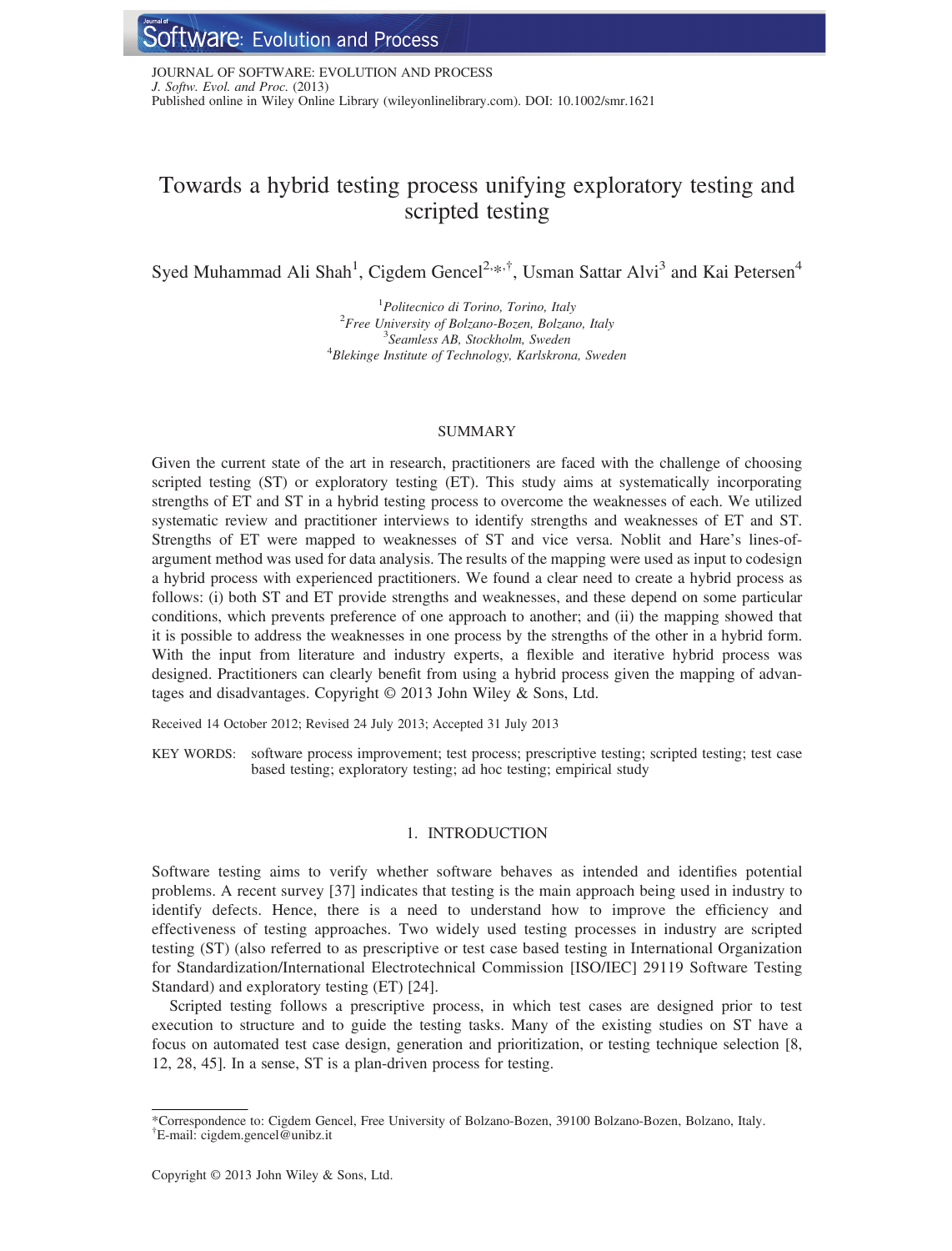On the other hand, in ET, the tests are not defined in advance in an established test plan but are dynamically designed, executed, and modified [9]. Exploratory testing is also referred to as ad hoc testing [1] as it relies on the implicit and informal understanding of the testers. Because the literal meaning of ad hoc may correspond to sloppy and careless work, the term 'exploratory' was introduced by a group of experts instead of 'ad hoc' [6]. As the testers can freely explore an application by utilizing human intuition and experience [6, 40], and it is not explicit how they make this exploration, the tasks are performed manually rather than with an automation support.

Scripted testing and ET provide various benefits and weaknesses (Section 2). A few studies [12, 24, 25] mentioned that ET makes better use of testers' creativity and skills to discover the bugs that prescriptive testing may not uncover because of its mechanical nature. Agruss and Johnson [1] and Bach [6] claimed that software testing might benefit through using these approaches in combination. In general, there is a general interest in industry for a hybrid testing (HT) approach unifying the two approaches, which is, for example, visible in lively discussions in industry oriented blogs (see e.g., [43]).

In this study, our aim is to address the need for a systematic and repeatable investigation of such a hybrid process. To this end, we first explored the weaknesses and strengths of ST and ET by reviewing the literature and getting feedback from industry. Then, based on the signified findings by comparing the two approaches, we propose an HT process that unifies ET and ST in a way that some major weaknesses of ET and ST are minimized in a compromise form.

With these objectives, we formulated the research questions (ROs) for this study as follows:

- RQ1: What are the strengths of ST and ET?
- RO2: What are the weaknesses of ST and ET?
- RQ3: What are the improvement opportunities for testing process by addressing some major weaknesses of ST and ET through unifying their processes in a hybrid form?

It is important to point out that this paper does not focus on individual testing techniques that can be used within the testing process. For example, common testing techniques in ST for black-box testing include, boundary value analysis [32], equivalence partitioning [32], and decision tables [39]. For ST, the commonly used white-box testing techniques include decision coverage [3], path coverage [3], multiple condition/decision coverage (MC/DC) [15], and data flow coverage [10]. One example of a technique in ET is smoke testing [25]. However, instead, our focus here is on the overall 'testing process' that fulfills the characteristics of ST and ET mentioned previously.

In order to answer our RQs, we used systematic literature review (SLR) ([31]) and interviews as the main research methods. Our research process is shown in Figure 1 and was inspired by the technology transfer model proposed by Gorschek et al. [18].

Our work starts off with the clear contrast between ET and ST. Consequently, companies could make conscious decisions on which process to choose based on evidence. This implies understanding the strengths and weaknesses of the approaches that are reported in the literature (see problems and issues in Figure 1).

Hence, the first phase (P1) of this exploratory research was investigating the strengths and weaknesses of ST and ET (P1 in Figure 1). Furthermore, we interviewed practitioners with extensive experience of ET and ST in order to identify their perspective on strengths and weaknesses and then compared the outcomes of the interviews to those of the literature review. Through interviews, we also could identify the connections between the strengths and weaknesses of ST and ET that later on helped in identifying the improvement opportunities for an HT process. The details of this step are given in Section 2.

After having identified strengths and weaknesses, we mapped the strengths of one process to the weaknesses of the other and vice versa (P2). Practitioners with extensive experience in both HT and ST were involved in this mapping. They also reviewed the final mapping to improve the reliability of the results. The outcome of P1 and P2 provided two major results that are helpful in working towards an HT: (i) clearly establishing the need for an HT; and (ii) knowing how the strengths and weaknesses of ET and ST relate to each others' help in (i) connecting them to the activities of the HT process to check whether weaknesses are addressed and strengths are supported; and in (ii) providing input to questions to be asked when evaluating an HT. The details of this step are given in Section 3.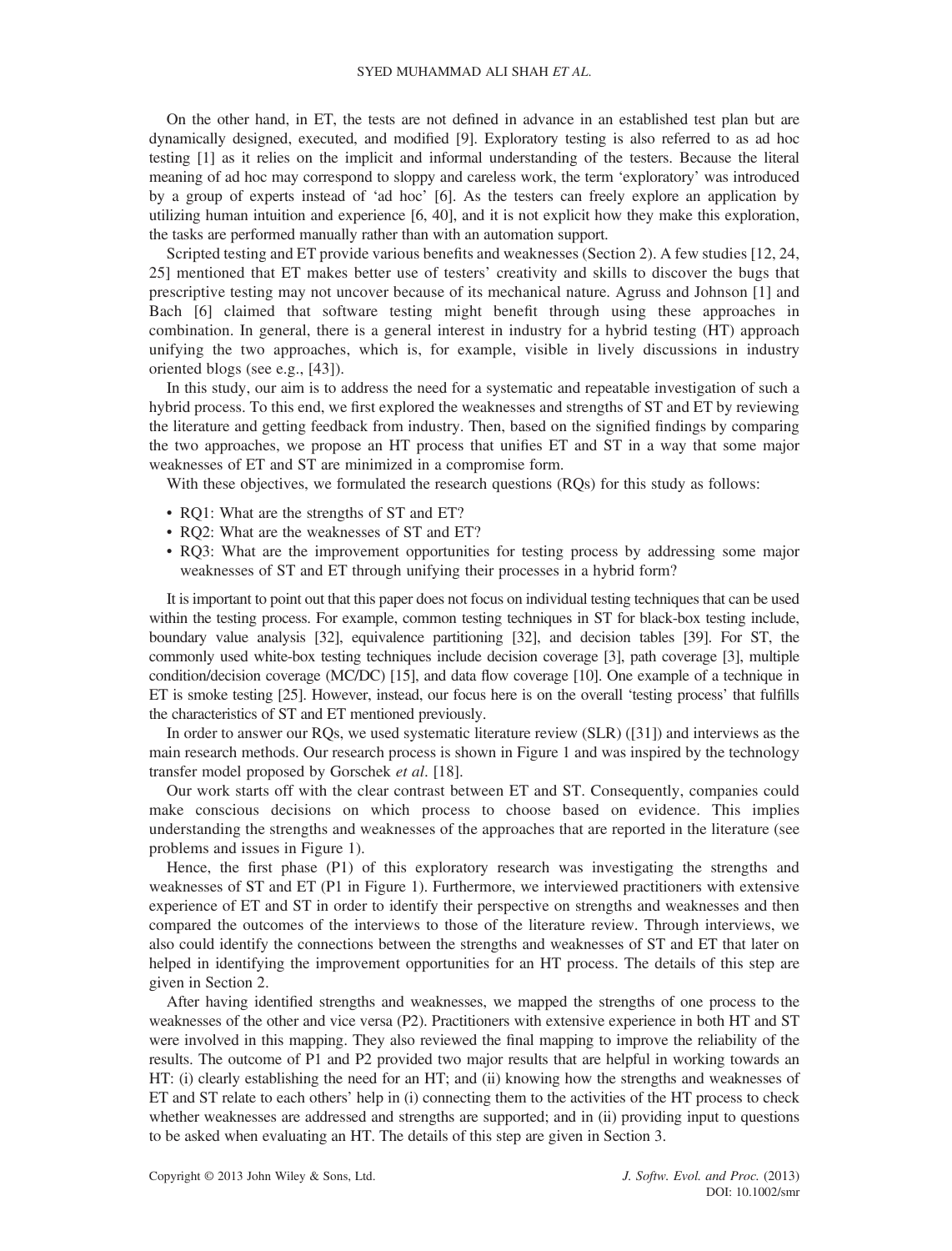

Figure 1. The exploratory research process.

With the input of the previous phase, we designed the HT process in the third phase (P3). We identified the process fragments and high-level structure of the process as suggested in [21]. The initial design was created by mapping the activities of ET and ST to the strengths and weaknesses identified. Having designed an initial version of the solution (HT process), we iteratively improved the design of the process with the practitioners' input (see solution [HT] and practitioner feedback on design). Codesigning the HT process with very experienced practitioners in both HT and ET improves the credibility of the solution proposed. The details of this step are given in Section 4.

As the outcome towards a practically applicable and useful HT process, we provide valuable directions based on making strengths and weaknesses between the two processes as well as how they relate to each other explicit. Furthermore, the HT process proposed was designed with practitioner input. In future work (dynamic validation in Figure 1), the process should be further evolved in controlled experiments, case studies, and action research.

Followed by our design steps presented in Sections 2, 3, and 4, we present the threats of validity to this study (Section 5) and provide the conclusion in Section 6. The conclusion provides answers to the RQs, implications for practitioners and researchers, as well as directions for future work.

# 2. PHASE 1: IDENTIFYING STRENGTHS AND WEAKNESSES OF EXPLORATORY TESTING AND SCRIPTED TESTING

In order to answer our RQs (RQ1: What are the strengths of ST and ET? and RQ2: What are the weaknesses of ST and ET?), we first performed an SLR (see [31] for guidelines of how to conduct systematic reviews) (Section 2.1). Then, we made semi-structured interviews with practitioners to investigate further the strengths and weaknesses of ST and ET in practice (Section 2.2). This provides the input for comparing the two processes (P2 in Section 3).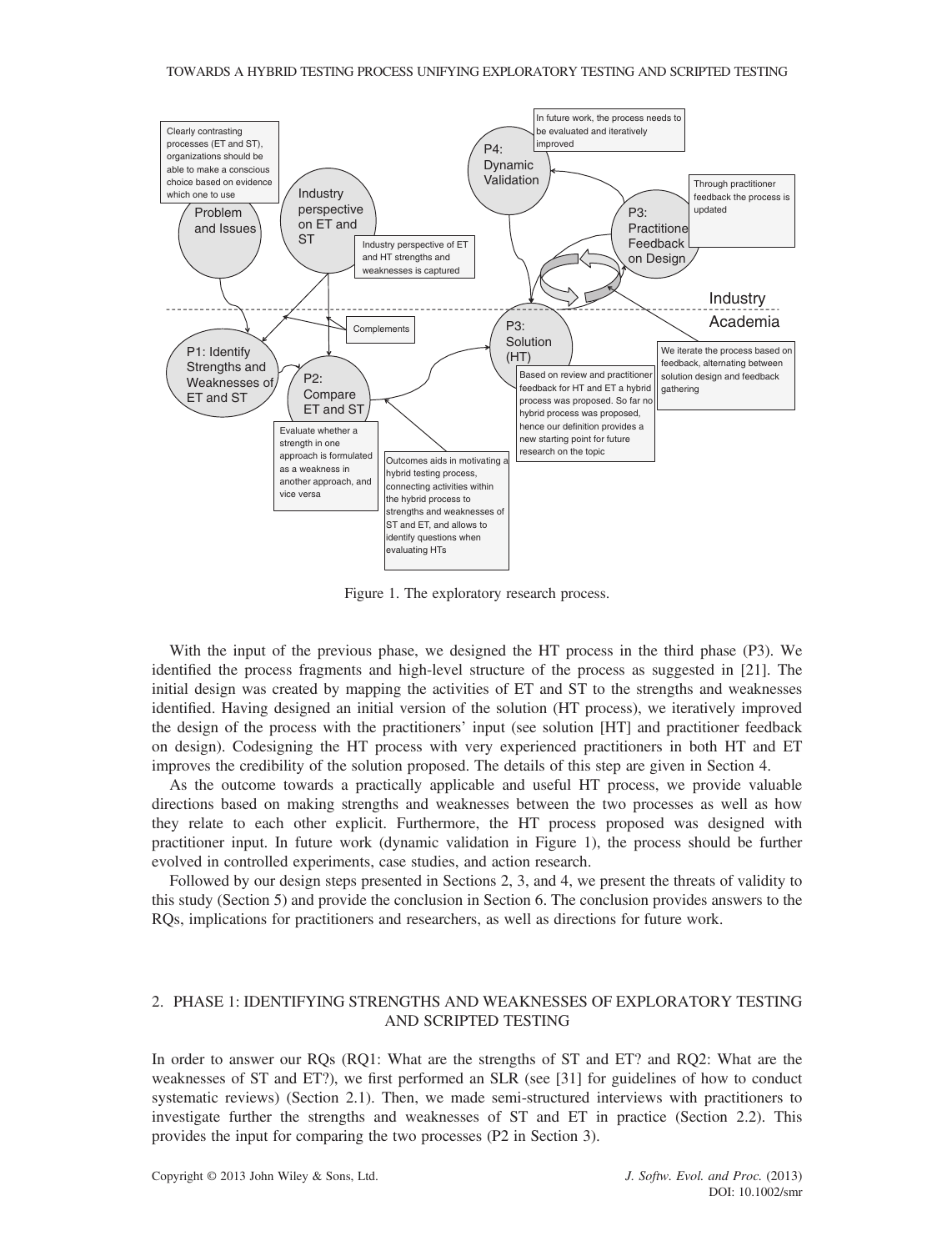#### 2.1. Systematic literature review

Systematic literature review has several advantages over regular reviews where the research design of the literature is often not presented in sufficient detail. In particular, systematic reviews have the following advantages: (i) reduction of bias due to well-defined criteria for selecting studies; (ii) availability of guidelines of how to aggregate evidence from primary studies; (iii) rigor and documentation of design decisions make the review repeatable and extendable; and (iv) the documentation of every step of the review allows for replication (cf. [31, 35]).

In the succeeding texts, we present the details of the search, data extraction, and data synthesis processes of this SLR.

2.1.1. Search process. The basic steps we followed during the search process were as follows:

- Develop the review protocol.
- Perform the search.
- Review search results using the selection and quality assessment criteria.
- Select the primary studies and finalize the review.

In the succeeding texts, we first present the search strings, the selection criteria and procedure, the quality assessment checklist, and the data sources used for the search process. Then, we provide the results of the search and the selected primary studies. Finally, we discuss the data extraction and data synthesis processes, which led to the conclusions of the SLR.

Search strings: We formulated the keywords and the search strings according to our RQs. We used the synonyms and alternative terms for the keywords referring to linguistic dictionaries while limiting them within the context of software engineering. When deciding on the keywords, we also checked the general terminology used in the testing field (e.g., ISO/IEC 29119 and some key publications such as [24]) not to miss any important keyword. Furthermore, we asked an expert in the area to recap the design of the literature review as well as the list of included papers after the review to make sure that no important study is missed. We did not include keywords for specific testing techniques, as here, our focus was on the studies about test processes of ST and ET.To form the search strings, Boolean operators 'AND' and 'OR' were used to intersect or incorporate the search results for different keywords (Table I). In [31], it is proposed that pilot searches should be carried out in order to identify primary studies by using the defined search strings as defined in review protocol. The search strings were verified by conducting trail searches, and a preliminary search is carried out in order to identify the relevant literature by

| ID             | Keyword                 |
|----------------|-------------------------|
| A <sub>1</sub> | Exploratory testing     |
| A2             | ET                      |
| A <sub>3</sub> | Ad hoc testing          |
| A <sub>4</sub> | Test case based testing |
| A <sub>5</sub> | <b>TCBT</b>             |
| A6             | Scripted testing        |
| B <sub>1</sub> | Weakness                |
| B <sub>2</sub> | Complexity              |
| B <sub>3</sub> | Shortcoming             |
| <b>B4</b>      | Problem                 |
| B <sub>5</sub> | Issue                   |
| <b>B6</b>      | Strength                |
| B7             | Efficiency              |
| B <sub>8</sub> | Benefit                 |

Table I. Keywords: (A1 or A2 or A3 OR A4 or A5 or A6) and (B1 or B2 or B3 or B4 or B5 or B6 or B7 or B8].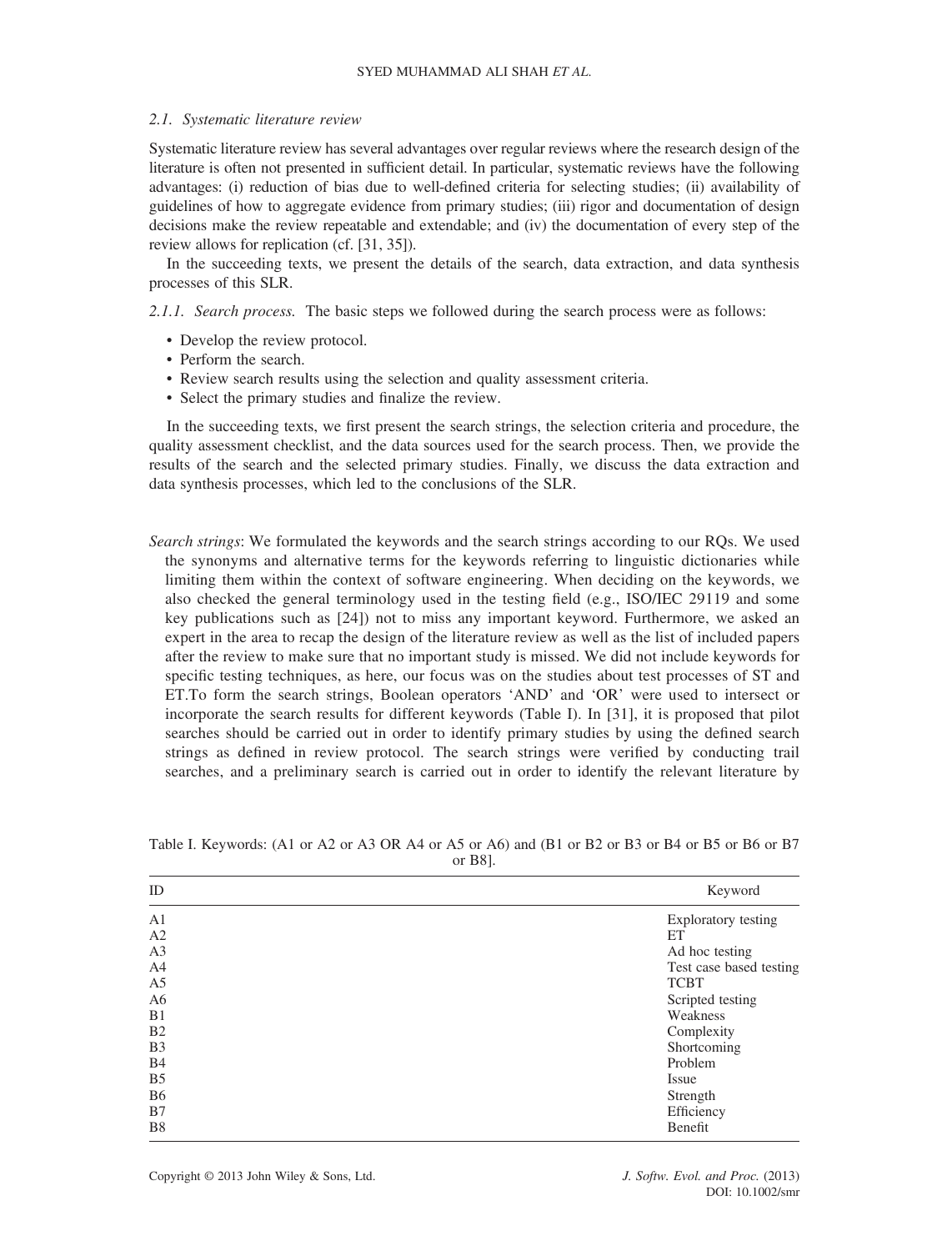the help of the Blekinge Institute of Technology (Sweden) (BTH) librarians.We chose the start year of the search from 2000 when ET was introduced (hence, we assumed that significant work should have been published afterwards) and the end date as January 2010. We made the search between February and May 2010.

- Data sources: Search for the primary studies was carried out by using the following electronic resources: IEEE Xplorer, Association for Computing Machinery Digital Library, Engineering Village, Google Scholar, Institute for Scientific Information (ISI), Scopus, and Springer Link.'Zotero' reference management tool [47] was used to manage and keep the track of the primary studies.
- Selection procedure and criteria: The selection of the primary studies included two consecutive steps. The inclusion and exclusion criteria were applied to titles and abstracts. After having identified the potentially relevant studies, the full text of the studies was read. In this step, further studies were excluded as it was not clear from the title and the abstract that they were irrelevant. Our inclusion criteria when selecting the primary studies were the following:
	- Studies provide full text and available for access.
	- Studies peer-reviewed by other researchers (journal/conference/workshop papers and thesis).
	- Studies published as a book or a book chapter.
	- Technical reports (including work in progress) and research theses, for example, PhD (gray literature).
	- Studies using the research methods: literature review, experiment, case study, field observation, survey, interviews, experience reports, and expert opinion.
	- Studies that provide discussion on the strengths and/or weaknesses for ST and ET processes.

Our criteria to exclude the studies were the following:

- Studies not published in English language.
- Studies that were the duplicates of already included studies.
- Reports on blogs and private Web pages.
- Studies without any evaluation, comparative analysis, or relation to practical experience.

For the articles meeting our inclusion/exclusion criteria, we further applied the following quality assessment criteria:

- Research methodology: Is the research methodology mentioned and described (including research goal, data collection, analysis, etc.)?
- Results: Does the study report on the strengths and weaknesses of ST and ET processes based on a sound research process?
- Validity: Does the study discuss validity threats/limitations to the study?

Search Conduct. We performed the search using the data sources and the search strings. We review the search results and by manually going through the titles and abstracts applying the inclusion and exclusion criteria, which at the end left us with 100 studies for further review. After reading the full-text of the articles, 19 studies remained. The list of studies was cross-checked among the two reviewers, and the final list was agreed upon after discussion. We also consulted an external expert for reviewing the list of identified list of primary studies. He mentioned three more studies of relevance. We reviewed these studies and decided to include them in the primary studies list, which led to a final list of 21 studies to be input to the data extraction and analysis step. The selected primary studies are given in Table II. The primary studies included 10 conference papers, 3 journal papers, 4 books, 2 technical reports, 1 licentiate thesis, and 1 book chapter. Fifteen of the studies were published after 2004. In year 2009, five studies were published that shows an increasing trend in discussing either the strengths or weaknesses of ST and ET.

2.1.2. Data extraction. Two authors (Syed Muhammade Ali Shah and Usman Sattar Alvi) were the review team implementing the systematic review process. They designed the data extraction form (Table III) to obtain the required information from the primary studies in order to be able to answer RQ1 and RQ2. One of the other authors, who was not in the review team, reviewed the designed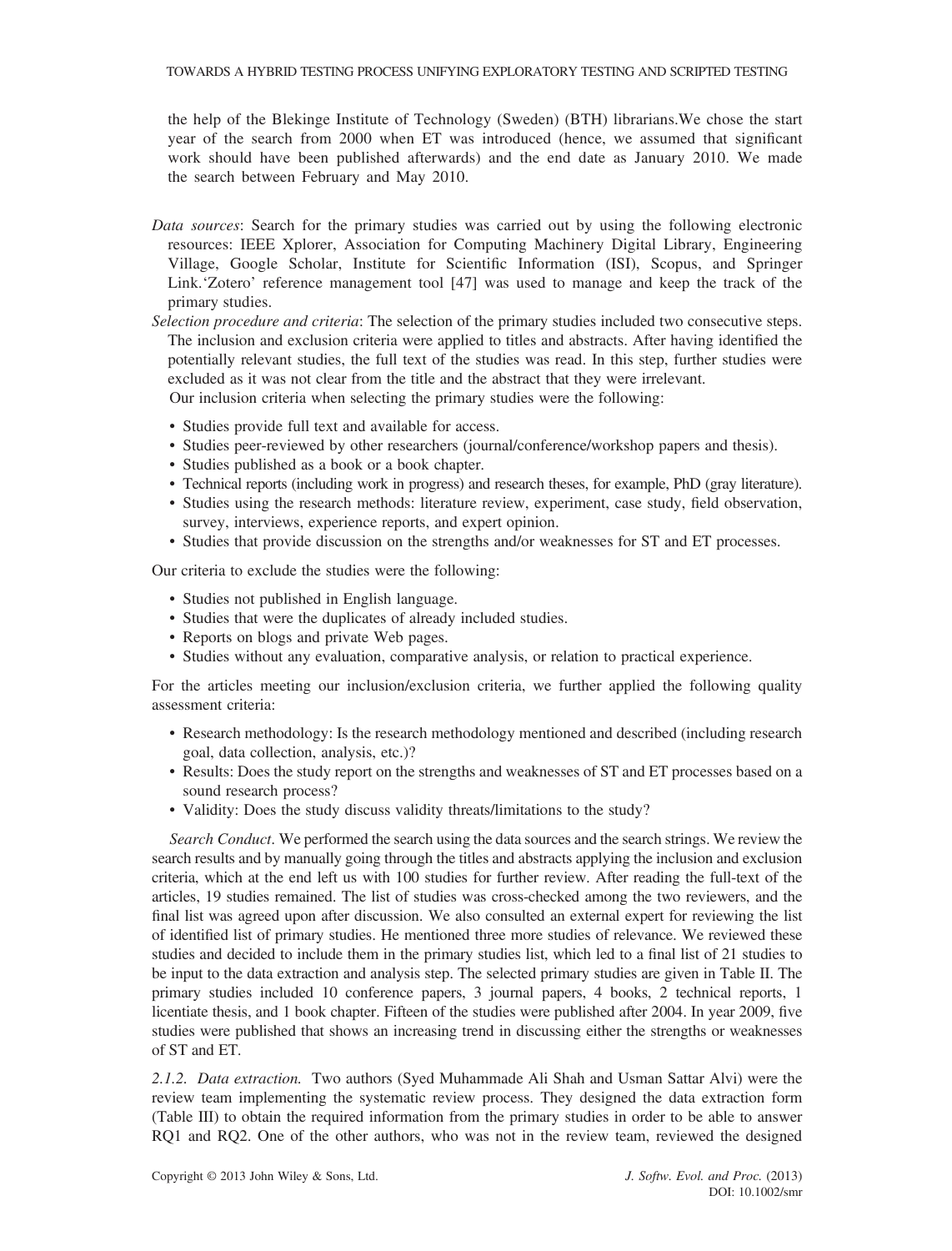# SYED MUHAMMAD ALI SHAH ET AL.

| Table II. Included papers. |  |
|----------------------------|--|
|----------------------------|--|

|                 | Published<br>Scripted testing/ |                                                                                                                                                                                                                                                                        |                          |           |           |           | Scripted testing Exploratory testing |
|-----------------|--------------------------------|------------------------------------------------------------------------------------------------------------------------------------------------------------------------------------------------------------------------------------------------------------------------|--------------------------|-----------|-----------|-----------|--------------------------------------|
| No.             | Exploratory<br>testing venue   | Title                                                                                                                                                                                                                                                                  | Method                   | S         | W         | S         | W                                    |
| S1              | Conference                     | Itkonen J, Mantyla M, Lassenius C,<br>(2007) Defect Detection Efficiency:<br>Test Case Based vs. Exploratory<br>Testing. First Intern. Symposium<br>on Empirical Software Engineering<br>and Measurement. 20-21 September,                                             | Controlled<br>experiment | $\sqrt{}$ |           | $\sqrt{}$ |                                      |
| S <sub>2</sub>  | Conference                     | Madrid. pp. 61-70.<br>Itkonen J, Mantyla M, Lassenius C,<br>(2009) How do testers do it? An<br>exploratory study on manual testing<br>practices. 3rd Intern. Symposium on<br>Empirical Software Engineering and<br>Measurement. ESEM 2009.<br>pp. 494-497              | Field<br>observation     |           |           |           |                                      |
| S3              | Technical<br>report            | Agruss C, Johnson B, (2000) Ad Hoc<br>Software Testing, A perspective on<br>exploration and improvisation, Florida<br>Institute of Technology, USA, pp. 68-69.                                                                                                         | Expert<br>opinion        |           |           |           |                                      |
| S4              | Conference                     | Itkonen J, Rautiainen K, (2005)<br>Exploratory testing: a multiple<br>case study. Intern. Symposium<br>on Empirical Software Engineering.<br>17-18 November, pp. 10.                                                                                                   | Case<br>study            |           |           |           |                                      |
| S5              | Journal                        | Ahonen J J., Junttila T, and Sakkinen<br>M, (2004) Impacts of the<br>Organizational Model on esting: Three<br>Industrial Cases. Empirical Software<br>Engineering. Springer, Netherlands,<br>vol. 9, pp 275-296.                                                       | Case<br>study            |           |           |           |                                      |
| S6              | Conference                     | Andersson C, Runeson P, (2002)<br>Verification and Validation in Industry:<br>A Qualitative Survey on the State of<br>Practice. Proc. of the Intern.<br>Symposium on Empirical Software<br>Engineering, IEEE Computer Society.<br>3-4 October, Washington, DC, pp. 37. | Survey                   |           |           |           |                                      |
| S7              | Thesis                         | Itkonen J, (2008) Do test cases really<br>matter? An experiment comparing test<br>case based and exploratory testing.<br>Licentiate Thesis. Helsinki University<br>of Technology, Finland.                                                                             | Controlled<br>experiment | $\sqrt{}$ | $\sqrt{}$ |           |                                      |
| S8              | <b>Book</b>                    | Kaner, (1988) Testing Computer Software.<br>TAB Professional & Reference Books.                                                                                                                                                                                        | Experience<br>report     |           |           |           |                                      |
| S <sub>9</sub>  | <b>Book</b><br>chapter         | Bach J, (2004) Exploratory Testing. In:<br>Smith J (ed) The Testing Practitioner,<br>E. van Veenendaal, edn. UTN<br>Publishers, Den Bosch, pp 253–265.                                                                                                                 | Experience<br>report     |           |           |           |                                      |
| S <sub>10</sub> | <b>Book</b>                    | Kaner C, Bach J, Pettichord B, Controlled<br>(2002) Lessons Learned in Software experiment<br>Testing, John Wiley & Sons, Inc,<br>New York.                                                                                                                            |                          |           |           |           |                                      |
| <b>S</b> 11     | Conference                     | Shoaib L, Nadeem A, Akbar A, (2009) Controlled<br>An empirical evaluation of the influence experiment<br>of human personality on exploratory<br>software testing. IEEE 13th Intern. Conf.<br>on Multitopic. 15 January,<br>Islamabad, Pakistan. pp. 1-6.               |                          |           |           |           |                                      |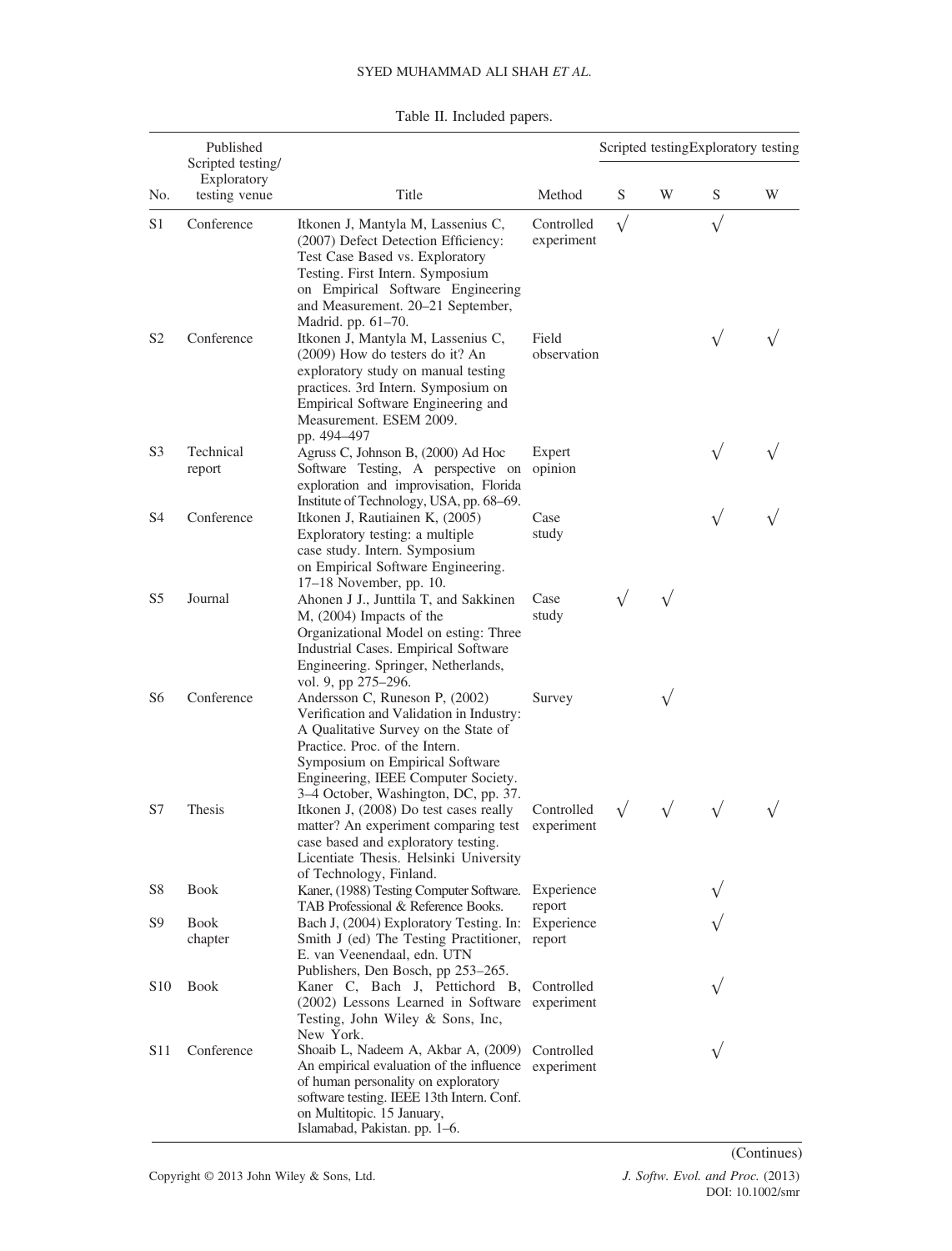# TOWARDS A HYBRID TESTING PROCESS UNIFYING EXPLORATORY TESTING AND SCRIPTED TESTING

|  | Table II. (Continued) |
|--|-----------------------|
|--|-----------------------|

|                 | Published<br>Scripted testing/ |                                                                                                                                                                                                                                                                                                                  |                          |   |            |   | Scripted testing Exploratory testing |
|-----------------|--------------------------------|------------------------------------------------------------------------------------------------------------------------------------------------------------------------------------------------------------------------------------------------------------------------------------------------------------------|--------------------------|---|------------|---|--------------------------------------|
| No.             | Exploratory<br>testing venue   | Title                                                                                                                                                                                                                                                                                                            | Method                   | S | W          | S | W                                    |
| S <sub>12</sub> | Technical report               | Bourque and Dupuis, (2004) Guide<br>to the Software Engineering Body<br>of Knowledge (SWEBOK), IEEE<br>Computer Society, Los Alamitos,<br>California.                                                                                                                                                            | Experience<br>report     |   | $\sqrt{}$  |   |                                      |
| S <sub>13</sub> | <b>Book</b>                    | Tinkham A, Kaner C, (2003) Learning<br>Styles and Exploratory Testing.<br>Portland. Oregon. USA.                                                                                                                                                                                                                 | Expert<br>opinion        |   |            |   |                                      |
| S14             | <b>Book</b>                    | Ryber T, (2007) Essential Software<br>Test Design, Fearless Consulting.                                                                                                                                                                                                                                          | Expert<br>opinion        |   |            |   |                                      |
| S15             | Conference                     | Fraser G, Gargantini A, (2009)<br>Experiments on the test case<br>length in specification based<br>test case generation. ICSE<br>Workshop on Automation of<br>Software Test, 18-19 May,<br>Vancouver, Canada, pp 18-26.                                                                                          | Controlled<br>experiment |   |            |   |                                      |
| S <sub>16</sub> | Conference                     | Grechanik M, Qing Xie, Chen Fu,<br>(2009a) Maintaining and evolving<br>GUI-directed test scripts. IEEE 31st<br>Intern. Conf. on Software Engineering.<br>16–24 May, Vancouver, Canada, pp.<br>408-418.                                                                                                           | Case study               |   | $\sqrt{ }$ |   |                                      |
| S <sub>17</sub> | Conference                     | Grechanik M, Qing Xie, Chen Fu,<br>(2009b) Experimental assessment<br>of manual versus tool-based<br>maintenance of GUI-directed test<br>scripts. IEEE Intern. Conf. on Software<br>Maintenance. 20–26 September,                                                                                                | Controlled<br>experiment |   |            |   |                                      |
| S18             | Conference                     | Edmonton, Canada, pp. 9-18<br>Ng S, Murnane R T K, Grant D,<br>Chen T, (2004) A preliminary<br>survey on software testing practices<br>in Australia. Australian Software<br>Engineering Conference. 27 September<br>Hawthorn, Australia, pp 116–125.                                                             | Survey                   |   | $\sqrt{}$  |   |                                      |
| S <sub>19</sub> | Journal                        | Yamaura, (1998) How to design<br>practical test cases, Software,<br>IEEE, vol.15, 1998, pp. 30–36.                                                                                                                                                                                                               | Case<br>study            |   |            |   |                                      |
| S <sub>20</sub> | Conference                     | Taipale O, Smolander K,<br>Kalviainen H, (2006) Factors<br>affecting software testing time<br>schedule. Proc. of the Australian<br>Software Engineering Conference.<br>18–21 April, Australia, pp.9.                                                                                                             | Survey                   |   |            |   |                                      |
| S21             | Conference                     | Do H, Rothermel G, (2006) An<br>empirical study of regression testing<br>techniques incorporating context<br>and lifetime factors and improved<br>cost-benefit models. In: Proc. of the<br>14th ACM SIGSOFT Intern. Symp.<br>On Foundations of Software<br>Engineering. 5–11 November,<br>New York, pp. 141–151. | Controlled<br>experiment |   |            |   |                                      |
| S22             | Journal                        | Houdek F, Schwinn T, Ernst D,<br>(2002) Defect detection for<br>executable specifications - an                                                                                                                                                                                                                   | Controlled<br>experiment |   |            |   |                                      |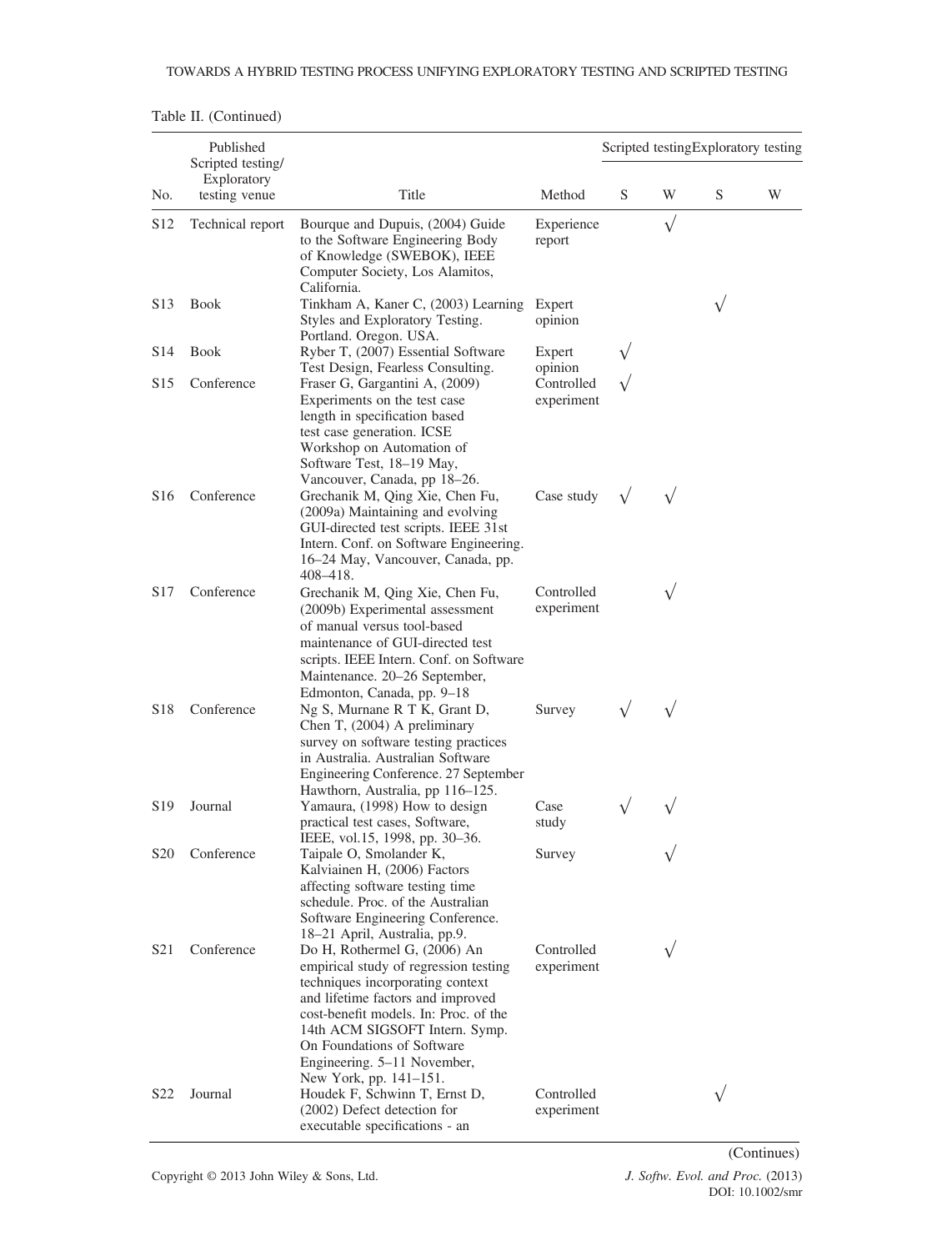#### SYED MUHAMMAD ALI SHAH ET AL.

|                                | Table II. (Continued)        |                                                                                                                          |                                      |   |   |   |   |
|--------------------------------|------------------------------|--------------------------------------------------------------------------------------------------------------------------|--------------------------------------|---|---|---|---|
| Published<br>Scripted testing/ |                              |                                                                                                                          | Scripted testing Exploratory testing |   |   |   |   |
| No.                            | Exploratory<br>testing venue | Title                                                                                                                    | Method                               | S | W | S | W |
|                                |                              | experiment. International Journal<br>of Software Engineering and<br>Knowledge Engineering, vol. 12, (6):<br>pp. 637–655. |                                      |   |   |   |   |

ST, scripted testing; ET, exploratory testing; S, Strength; W, Weakness.

Table III. Data extraction form.

| General information                                                                                                                                        |
|------------------------------------------------------------------------------------------------------------------------------------------------------------|
| Title of the article                                                                                                                                       |
| Name of the author(s)                                                                                                                                      |
| Date of publication                                                                                                                                        |
| Venue of publication                                                                                                                                       |
| Data source used to retrieve the research article                                                                                                          |
| Specific information                                                                                                                                       |
| Study environment: industry/academia/consultancy                                                                                                           |
| Empirical methods used: experiment, case study, survey, field observation, interview, and literature review                                                |
| Type of study participants: researchers, industry professionals, students                                                                                  |
| Relevant area of research study with details: ET, ST, weaknesses of ET, strengths of ET, strengths of ST,<br>weaknesses of ST, and comparison of ST and ET |

ST, scripted testing; ET, exploratory testing.

form to check relevancy of the data to be extracted and any missing information that needs to be captured. Then, the forms were slightly revised afterwards to include categories of relevant area of study that helped in uniformity of coding.

2.1.3. Data analysis and results. For data analysis and synthesis, we used Noblit and Hare's meta-ethnography method [34], which includes a set of techniques for synthesizing qualitative studies. In particular, we used the lines-of-argument synthesis strategy that involves building a general interpretation grounded in the findings of the primary studies [13]. It is essentially interpretive and seeks to reveal similarities and discrepancies among accounts of a particular phenomenon [7].

In lines-of-argument synthesis strategy, we first identified the 'first order constructs' and the 'second order constructs', and then we came up with the third order interpretations [11, 13]. The first order constructs refer to free codes from primary studies (i.e., each individual strength and weakness as stated in primary studies). From these free codes, we identified the 'second order constructs' that refer to descriptive themes in software engineering (e.g., less bogus defects and defect detection effectiveness). We then further interpreted these to develop third order (or synthetic) constructs. Thereby, four main categories were identified for the strengths and weaknesses: (i) testing quality; (ii) nature of the process (structuredness/flexibility); (iii) costeffectiveness; and (iv) customer satisfaction. The two reviewers worked together during the analysis phase and made decisions for each construct after joint discussion. An example of how first, second, and third order constructs relate is shown in Figure 2.

The third order constructs and their links to second order constructs arising directly from the literature are presented in the following tables (Tables IV–VII).

We further made a quantitative analysis to provide some quantitative information regarding the percentage of studies with respect to specific types of strengths and weaknesses in addition to types of empirical methods used in those studies.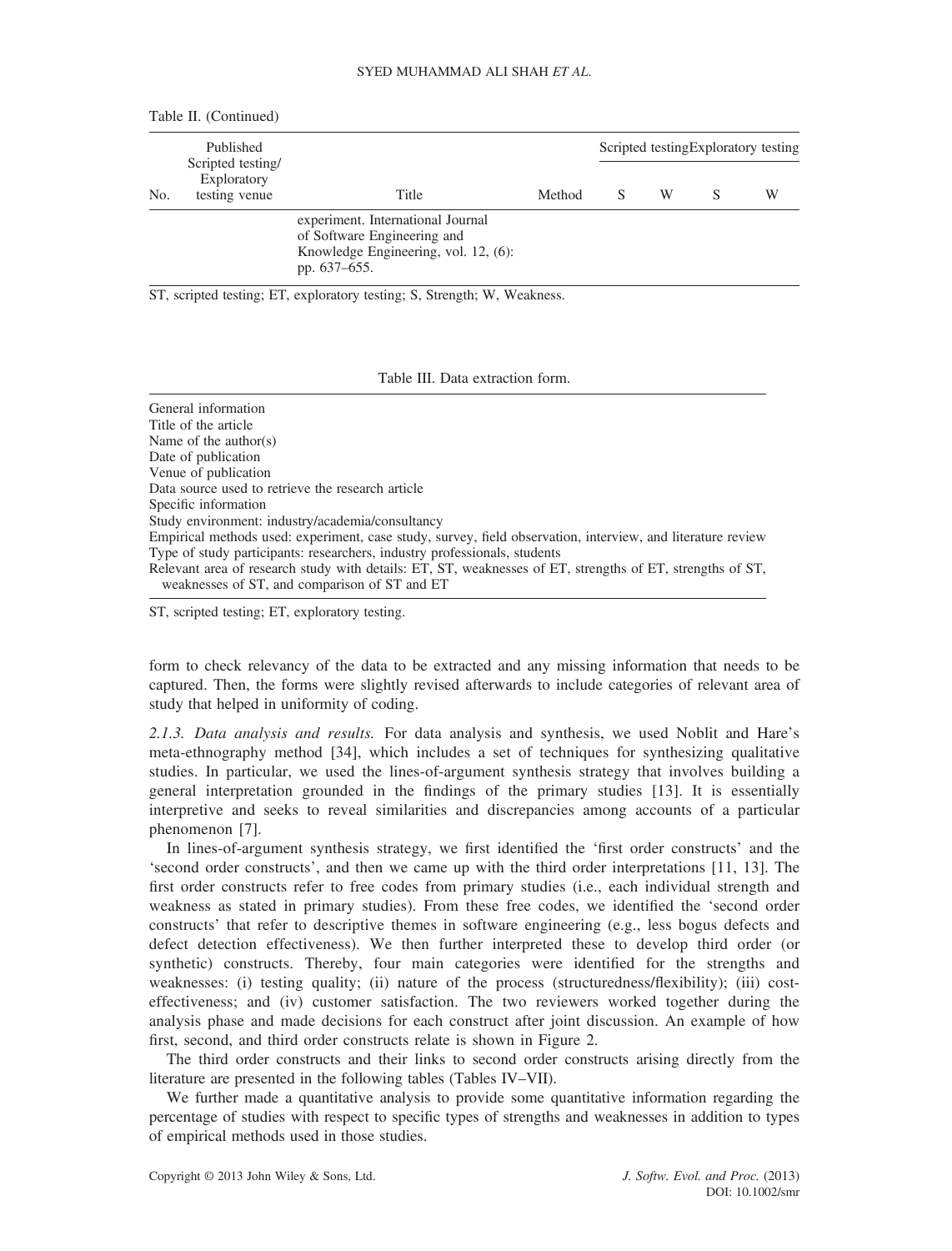

Figure 2. Lines-of-argument synthesis strategy analysis example.

The strengths of ET with respect to the main categories are shown in Table IV. In total, we identified 11 references that discuss the strengths of ET (Table II).

Analyzing the studies found for the strengths, we identified that 82% of the references (cf. S1 [24], S2 [25], S4 [26], S7 [42], S8 [30], S9 [6], S10 [29], S13 [44], and S22 [22]) highlight the strengths of ET related to testing quality (defect detection effectiveness/functionality coverage). The research methods used include controlled experiments, case studies, field observations, and personal experiences and opinions. Of the references, 36% (cf. S9 [6], S2 [25], S13 [44], and S22 [22]) identifies various strengths of ET related to cost-effectiveness by conducting controlled experiments, field observations, and personal experiences and opinions. Of the references, 36% (cf. S9 [6], S11 [40], S3 [1], and S4 [26]) states strengths related to the flexibility of ET in test analysis. The research methods used in these studies are case studies, controlled experiments, and personal experiences and opinions.

Table V shows the identified strengths of ST. We found eight references discussing the strengths of ST (Table II).

The research methods used in the identified studies for the strengths of ST include case studies, surveys, controlled experiments, and personal experiences and opinions. Of the references, 38% (cf. S1 [24], S7 [23], and S14 [36]) highlights the strengths related to testing quality (defect detection effectiveness/functionality coverage). Of the references, 75% (cf. S1 [24], S14 [36], S15 [16], S16 [20], S18 [33], and S19 [46]) mentions strengths of ST related to process flexibility. Of the references, 38% (cf. S7 [23], S14 [36], and S18 [33]) poses ST as good for customer satisfaction especially when there is a need to fulfill legal requirements.

Table VI shows the identified weaknesses of ET. We found four references that discuss the weaknesses of ET based on case studies, controlled experiments, field observations, and personal experiences and opinions (Table II). Among the identified four references, 75% states issues related to testing quality (cf. S2 [25], S3 [1], and S7 [23]). Of the cited references, 100% (cf. S2 [25], S3 [1], S4 [26], and S7 [23]) highlights various weaknesses particularly related to process flexibility. Moreover, some issues related to customer satisfaction are reported by 50% of references (cf. S3 and S4 [1, 26]).

Table VII presents the identified weaknesses of ST. In total, 10 references were identified for the weaknesses of ST (Table II). The research methods used in the identified studies are controlled experiments, surveys, personal experiences, and case studies. Of the references, 70% (cf. S12 [9], S7 [23], S16 [33], S19 [46], S5 [2], S21 [14], and S6 [4]) states that main problems reside in the quality of the design of the test cases. Of the references, 30% (cf. S7 [23], S18 [33], and S17 [19]) highlights issues related to cost-effectiveness. Of the references, 10% (cf. S7 [23]) mentions the issues related to process flexibility.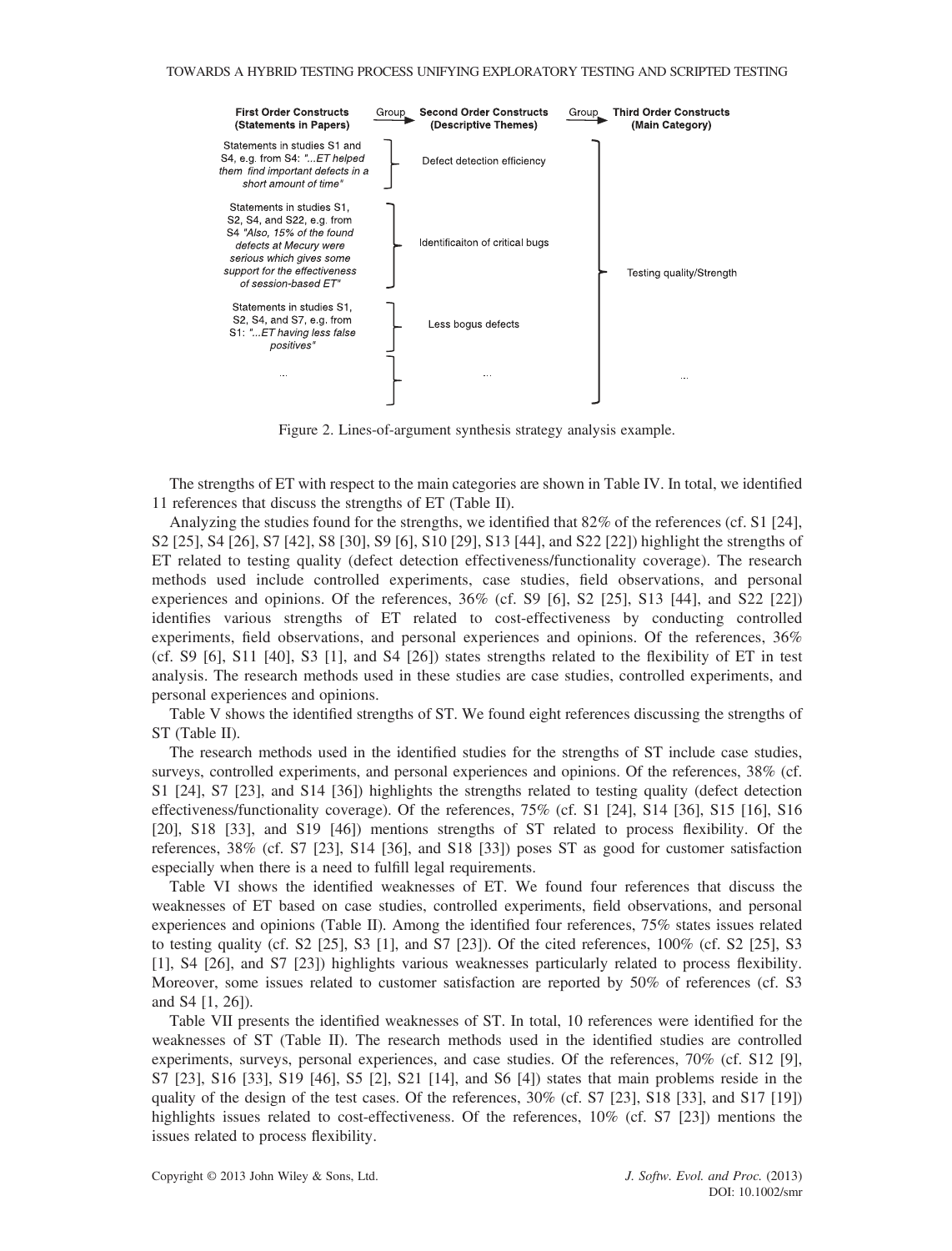# SYED MUHAMMAD ALI SHAH ET AL.

Table IV. Strengths of ET.

| Main category                                                           | Strengths of exploratory testing                                                          |  |  |  |
|-------------------------------------------------------------------------|-------------------------------------------------------------------------------------------|--|--|--|
| Testing quality (defect detection<br>effectiveness/functional coverage) | • Less bogus defects (reduced number of<br>false-positives) (cf. [S1, S2, S4, S7])        |  |  |  |
|                                                                         | • Identification of critical bugs in the system                                           |  |  |  |
|                                                                         | in shorter time (cf. $[S1, S2, S4, S22]$ )                                                |  |  |  |
|                                                                         | • High defect detection efficiency (cf. $[S1, S4]$ )                                      |  |  |  |
|                                                                         | • Investigation and isolation of defects becomes                                          |  |  |  |
|                                                                         | easier as tester directly observes system behavior                                        |  |  |  |
|                                                                         | (cf. [S4, S8, S9, S10, S13])                                                              |  |  |  |
|                                                                         | • Better regression testing (only if test steps are                                       |  |  |  |
|                                                                         | recorded and can later be replayed) (cf. [S1, S4, S8, S10])                               |  |  |  |
| Cost-effectiveness                                                      | • Rapid feedback on a new product or a feature as testing                                 |  |  |  |
|                                                                         | can be started immediately without extensive planning and                                 |  |  |  |
|                                                                         | coding of test suites (cf. [S9, S13])                                                     |  |  |  |
|                                                                         | • Quick learning of a new product by the tester who is                                    |  |  |  |
|                                                                         | exploring the system (cf. [S2, S9])                                                       |  |  |  |
|                                                                         | • Low reliance on comprehensive documentation as no                                       |  |  |  |
|                                                                         | documentation is needed, the experience of the tester guides                              |  |  |  |
|                                                                         | the session (cf. $[S9, S13]$ )                                                            |  |  |  |
|                                                                         | • Easy maintenance as there is no need to maintain large test                             |  |  |  |
|                                                                         | suites including a vast amount of test code (cf. [S9])                                    |  |  |  |
|                                                                         | • More time allocation in actual testing of the product given                             |  |  |  |
|                                                                         | that no comprehensive documentation/test code needs to be                                 |  |  |  |
|                                                                         | produced (cf. $[S9, S22]$ )                                                               |  |  |  |
| Nature of process (flexibility)                                         | • Free exploration as the tester can freely explore the system                            |  |  |  |
|                                                                         | (e.g., conduct unusual test scenarios) (cf. [S4, S9])                                     |  |  |  |
|                                                                         | • Simultaneous learning and testing as the tester is exploring                            |  |  |  |
|                                                                         | the system's functionality while testing (cf. [S4, S9])                                   |  |  |  |
|                                                                         | • Improvising on scripted tests as scripted tests are not blindly                         |  |  |  |
|                                                                         | followed, testers can improvise and explore freely (cf. [S9])                             |  |  |  |
|                                                                         | • Interpreting vague test instructions is possible in ET as the                           |  |  |  |
|                                                                         | tester can complement with own experience (written automated                              |  |  |  |
|                                                                         | test scripts based on oracles often require precise instructions) (cf. [S3])              |  |  |  |
|                                                                         | • Diversification in testing as the freedom in writing tests leads                        |  |  |  |
|                                                                         | to dissimilar results (cf. [S9])                                                          |  |  |  |
|                                                                         | • Utilization of testers' skills as the tester is not restricted by                       |  |  |  |
|                                                                         | pre-defined rules of how to create test cases (cf. [S3, S11])                             |  |  |  |
|                                                                         | • Better product analysis as the product is explored from                                 |  |  |  |
|                                                                         | a usage perspective (cf. [S3])                                                            |  |  |  |
|                                                                         | • Improving existing tests as ET can be used to planning                                  |  |  |  |
|                                                                         | additions and improvements to already existing automated                                  |  |  |  |
|                                                                         | test suits $(cf. [S4])$                                                                   |  |  |  |
|                                                                         | • Identifying missing tests that are overlooked by following                              |  |  |  |
|                                                                         | a ST approach (additional tests can be found through ET) (cf. [S4])                       |  |  |  |
|                                                                         | • Cross-checking the work of another tester (ET should be used                            |  |  |  |
|                                                                         | complementary to other test activities and can serve as a cross-check                     |  |  |  |
|                                                                         | to ST test output) (cf. $[S3, S9]$ )                                                      |  |  |  |
|                                                                         | $\bullet$ Investigating a particular risk in order to plan a prescriptive test (cf. [S3]) |  |  |  |
|                                                                         |                                                                                           |  |  |  |

ST, scripted testing; ET, exploratory testing.

# 2.2. Interviews

We conducted semi-structured interviews with practitioners in industry to further investigate the experiences and opinions of the domain experts for the weaknesses and strengths for ET and ST as a complementary to what we identified in the literature performing an SLR.

In the succeeding texts, we discuss the details of the data collection and the analysis phases of the systematic review.

2.2.1. Data collection. Four data collection instruments were designed by the two authors of this paper, who also performed the SLR (APPENDIX 8 Questionnaires 1–4). We first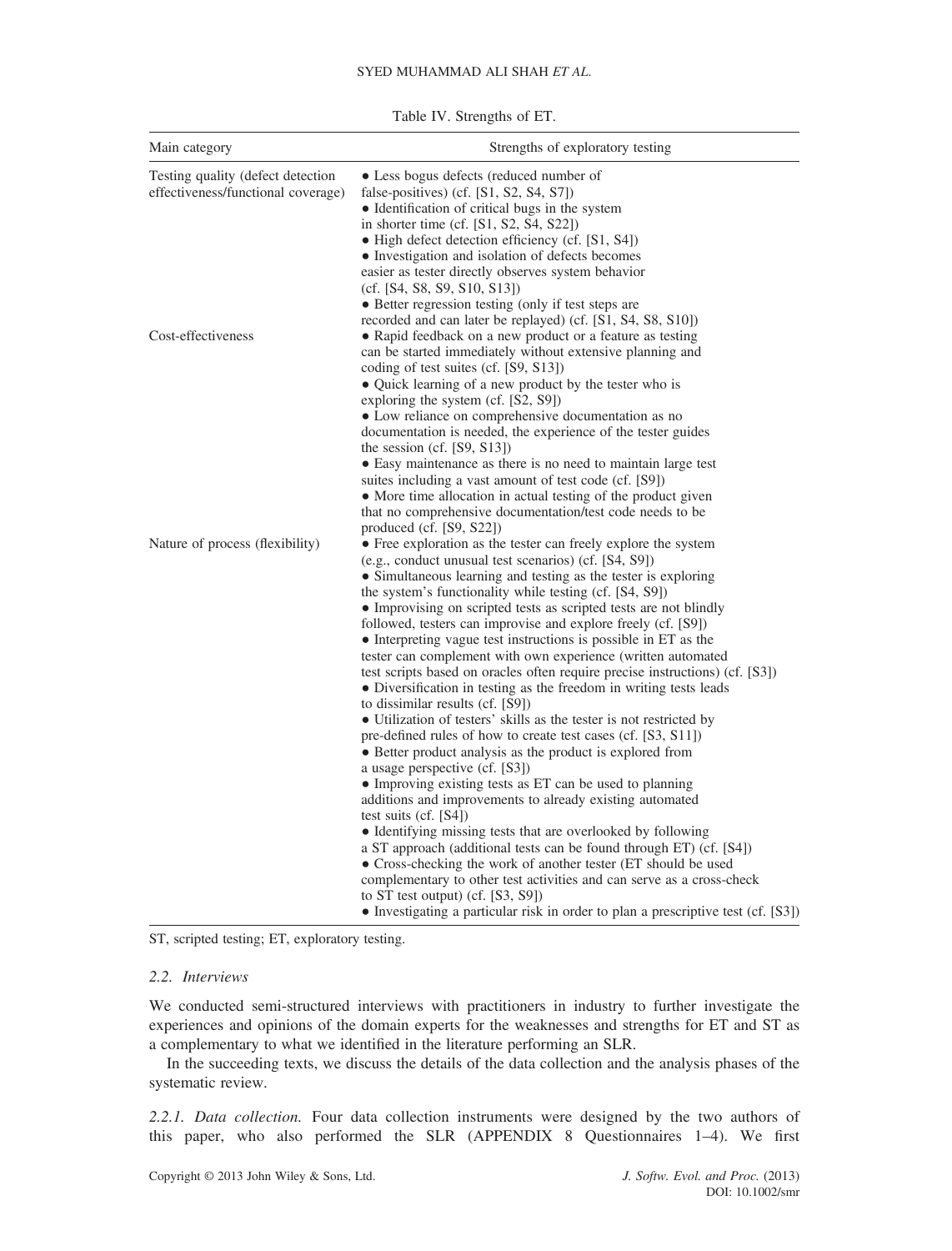| Main category                                                           | Strengths of scripted testing                                                                                                                                                                                                                                                                                                                                                                                                                                                                                                                                                      |
|-------------------------------------------------------------------------|------------------------------------------------------------------------------------------------------------------------------------------------------------------------------------------------------------------------------------------------------------------------------------------------------------------------------------------------------------------------------------------------------------------------------------------------------------------------------------------------------------------------------------------------------------------------------------|
| Testing quality (defect detection<br>effectiveness/functional coverage) | • Higher testing functionality coverage by making<br>conscious/planned coverage decisions (cf. [S1, S7])<br>• Complex relationships of a function to be tested<br>identified, cf. [S1,S7]<br>• Most of the test conditions captured (e.g., all decisions<br>are covered, all combinations of valid and invalid input<br>samples of different valid and invalid classes) (cf. [S14])<br>• Test cases depict the overall picture of the perceived                                                                                                                                    |
| Nature of process (structured/ guided)                                  | quality (cf. [S14])<br>• Oracles availability for the validation of the expected<br>output against the actual value obtained from the test (cf. [S14, S19])<br>• Detailed information and guidance available for the<br>tester for test execution (e.g., through testing techniques<br>giving concrete guides of how to achieve specified coverage<br>criteria) (cf. [S1, S18, S19])<br>• Resource independence in execution as tests can be run<br>automatically when scripted (cf. [S15, S16])<br>• Repeatability of the same tests (e.g., for regression testing) (cf. $[S1]$ ) |
|                                                                         | • Reusability of the test cases (cf. [S1])<br>• Better risk management (cf. [S14])<br>• Better analysis of the system specification from diverse<br>angles as problems in the specification become visible when<br>deriving tests from it (cf. [S15, S18, S19])<br>· Quality of the test cases can be validated (e.g., through<br>test case reviews) $(cf. [S14])$<br>• Better tracking of progress (e.g., completed $x\%$ of the                                                                                                                                                  |
| Customer satisfaction                                                   | implemented test cases in the regression test suit) (cf. [S19])<br>• Early quality prediction based on test case metrics (cf. [S14, S19])<br>• Required when legal and regulatory requirements are<br>to be addressed (cf. $[S7, S14]$ )<br>• Better serves in acceptance testing (cf. [S14, S18])<br>• Better serves in release testing (cf. [S7, S14])                                                                                                                                                                                                                           |

| Table V. Strengths of scripted testing. |
|-----------------------------------------|
|                                         |

ST, scripted testing; ET, exploratory testing.

| Main category                                                           | Weaknesses of exploratory testing                                                                                                                                                                                                                                                                                                                                                                                                                                       |  |  |  |  |
|-------------------------------------------------------------------------|-------------------------------------------------------------------------------------------------------------------------------------------------------------------------------------------------------------------------------------------------------------------------------------------------------------------------------------------------------------------------------------------------------------------------------------------------------------------------|--|--|--|--|
| Testing quality (defect detection<br>effectiveness/functional coverage) | • Hard to assess whether all new functionalities<br>and features are tested (cf. [S2, S3])<br>• The quality of testing not known because of<br>the dependency on the skills of the testers (cf. [S3])<br>• Unavailability of oracles (cf. [S7])                                                                                                                                                                                                                         |  |  |  |  |
| Nature of process (unstructured/ ad hoc)                                | • Difficulty in prioritizing and selecting the<br>appropriate tests (cf. [S2])<br>• Difficulty in reevaluating the test (cf. [S7])<br>• Difficulty in monitoring and keeping track of<br>the progress (cf. [S7, S4])<br>• Lack of effective risk management (cf. [S7])<br>• Repeatability of the tests is challenging because<br>there is no documentation (cf. [S3])<br>• Investigating and isolating the actual cause of the<br>problem taking longer time (cf. [S7]) |  |  |  |  |
| Customer satisfaction                                                   | • Not suitable for acceptance, performance,<br>and release testing (cf. [S3])<br>• Less accountability and audit ability (cf. [S3, S4])                                                                                                                                                                                                                                                                                                                                 |  |  |  |  |

Table VI. Weaknesses of ET.

ST, scripted testing; ET, exploratory testing.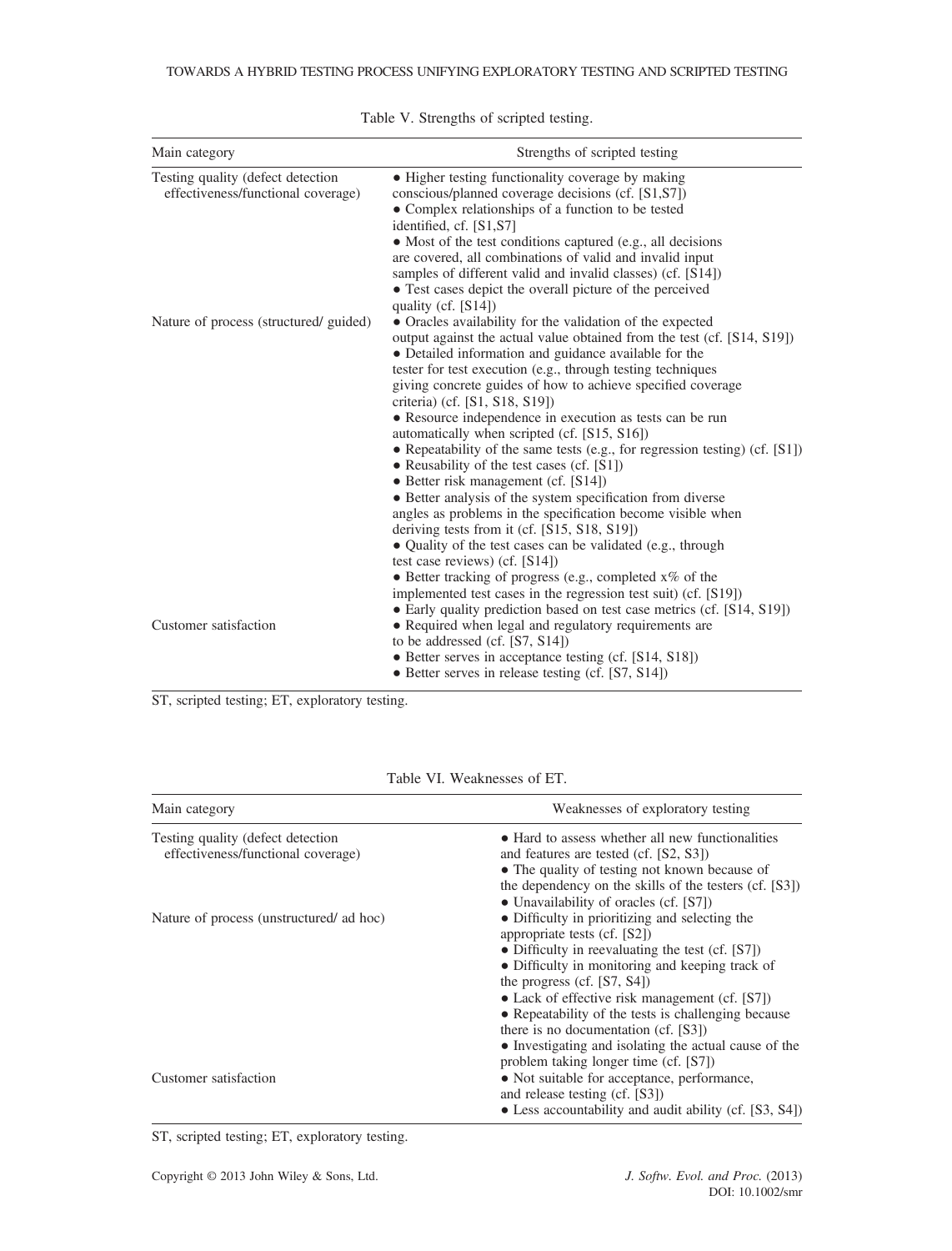#### SYED MUHAMMAD ALI SHAH ET AL.

| Table VII. Weaknesses of scripted testing. |  |  |  |
|--------------------------------------------|--|--|--|
|--------------------------------------------|--|--|--|

| Main category                                                           | Weaknesses of scripted testing                                                                                                                                                                                                                                                                                                                                                                                                                                                                                                                                                                                                                                                |  |
|-------------------------------------------------------------------------|-------------------------------------------------------------------------------------------------------------------------------------------------------------------------------------------------------------------------------------------------------------------------------------------------------------------------------------------------------------------------------------------------------------------------------------------------------------------------------------------------------------------------------------------------------------------------------------------------------------------------------------------------------------------------------|--|
| Testing quality (defect detection<br>effectiveness/functional coverage) | • Defect detection effectiveness and functionality<br>coverage rely on the quality of the test case design (cf. [S7])<br>• Dependency on testers' skills, experience, and<br>domain knowledge for test case design (cf. [S7])<br>• Test cases being prone to human error (e.g., coding<br>mistakes in written test cases) (cf. [S5, S12, S19])<br>• Quality of the test cases not known until their<br>execution (cf. $[S6, S19]$ )<br>• The possibility of redesigning the test cases<br>under time constraints to cause low quality design<br>(cf. [S16, S20, S21])<br>• Not suitable for regression testing when test<br>cases are not well maintained/updated (erosion of |  |
| Cost-effectiveness                                                      | regression test suit) (cf. [S21])<br>• Exhaustive and protracted (cf. [S7])<br>• Designing and documenting require considerable<br>effort (cf. $[S18]$ )<br>• Often overruns the assigned budget and time (cf. [S7, S18])<br>• Test cases not sufficient for the entire system life<br>cycle (cf. $[S18]$ )                                                                                                                                                                                                                                                                                                                                                                   |  |
| Nature of process (inflexibility)                                       | • Durability of the test cases not known (cf. [S7])<br>• Reusability and maintenance of test cases<br>can be quite expensive (cf. [S17])<br>• Redesign or revision due to poor quality of the test<br>cases increase the cost more (cf. [S17])<br>• Prescriptive process does not give freedom<br>to the testers<br>(even in cases where the test cases quality is<br>not good) (cf. $[S7]$ )<br>• The testers skills not utilized during test<br>execution (cf. [S7])<br>• Difficulty in prioritizing the test cases (cf. $[S7]$ )                                                                                                                                           |  |

designed the questionnaires with open-ended questions based on the weaknesses and strengths of ET and ST as identified in the literature. In order to assure the quality of the instruments, first, another author of this paper cross-checked the questionnaire. Then, to check whether we need to add more relevant and follow up questions, we piloted the questionnaire with two industry practitioners having the knowledge on both ET and ST. Afterwards, we finalized the instruments.

We conducted interviews with five persons having worked as software testers, test managers, practitioners, or consultants. Our sampling of the interviewees was purposeful as we focused on practitioners with a very high level of experience in both types of processes (minimum 10 years), that is, ET and ST processes. In order to make this research more authentic and reliable, we selected interviewees who hold a senior position in reputable organizations. The experience adhered by such professionals was of great essence as they are also involved in interacting with stakeholders. By conducting interview of such people, it gave us broader insights of the problem domain from multiple perspectives. Given that a high requirement was put on the experience, the number of people to ask was limited, and it was a challenge to identify a high number of them. Hence, we focused on senior testers and also on people known in the testing domain with respect to their knowledge on ST and ET (two interviewees were, e.g., identified through keynotes they gave on the topic). The people interviewed fulfilled our criteria, but their number was limited given the previously mentioned requirements. Some diversity was achieved by interviewing people from different companies. The implications of the sampling strategy on the validity of the study are discussed in Section 5.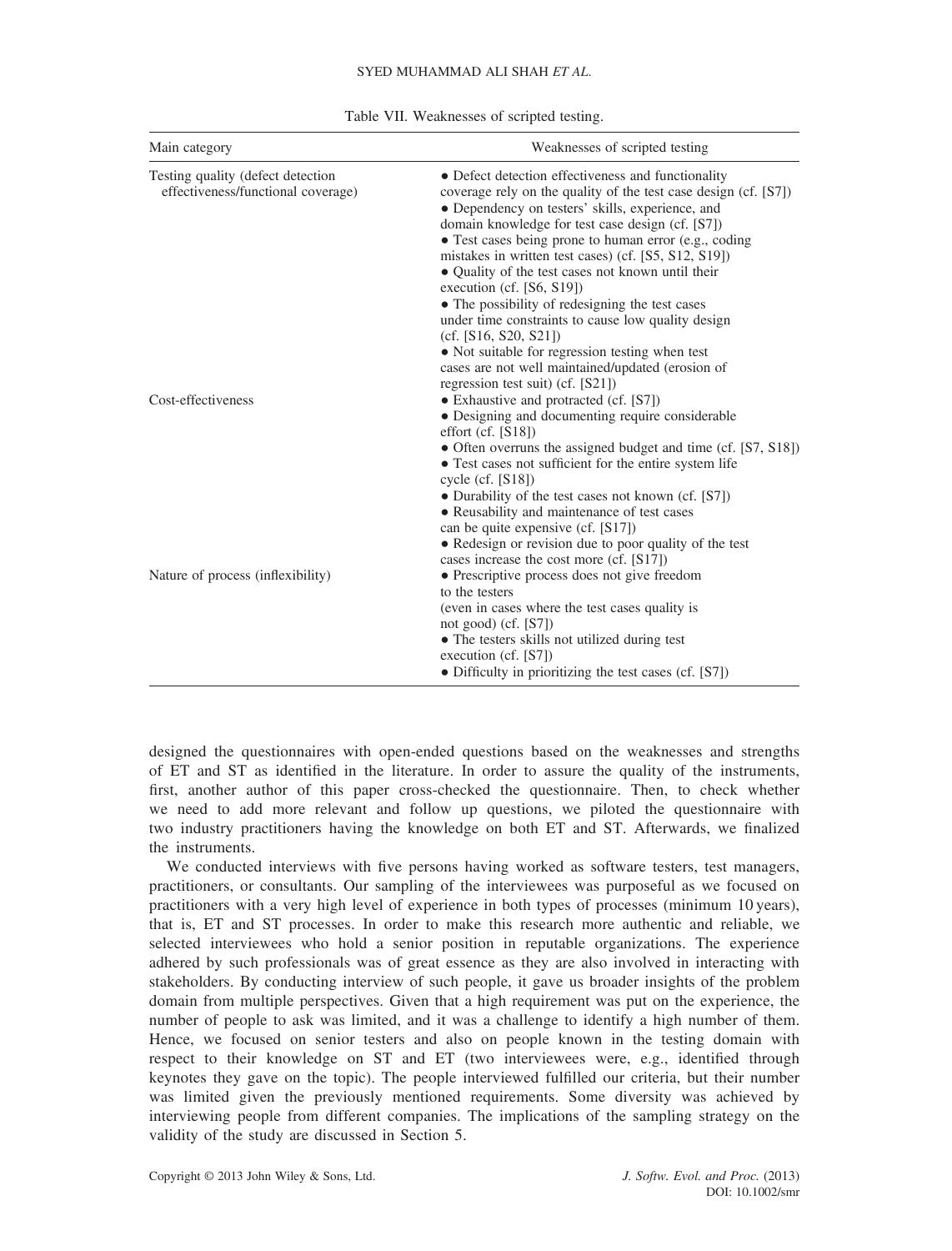Interviewee 1 has been working as a test manager in Logica AB (Sweden) for the last 2 years. In the past, he worked for a number of companies including Microsoft and UIQ Technologies. Interviewee 2 has been working as a consultant for Telenor AB (Sweden) for the last 2 years. Interviewee 3 is the owner of DevelopSense (Canada) and has been providing consultancy, training, coaching, and other services in software testing. Interviewee 4 has been working for Maquet Critical Care AB (Sweden) as a test manager for the last 6 years. Interviewee 5 is the founder of Satisfice Inc. (USA), which is dedicated to teaching and consulting in software testing and quality assurance. Most of his experience is with market-driven software companies such as Apple Computer and Borland.

Four of the interviews were conducted face-to-face and one online through Skype because of geographical distance. We presented the interviewees the aims of this research before the interviews. The duration of each interview was between 60 and 90 min. We took notes and recorded the interviews using a digital recorder. The data collected from the interviews were transcribed\* in order to eliminate any irrelevant information.

2.2.2. Data analysis and results. The transcribed outputs of the interviews were qualitatively analyzed by applying the notice, collect, and think technique [38]. This is a nonlinear qualitative analysis model and consists of three phases: noticing, collecting, and thinking phases. These phases are iterative, recursive, and holographic in nature.

First, the two authors who also performed the SLR analyzed the interviews. Then, another author of this paper made an independent analysis. The results were cross-checked, and then after a discussion, the codes, the main categories, and the connections in between the main strengths and weaknesses were agreed upon solving very few disagreements also by consulting the interviewees.

In the noticing phase, all the relevant information highlighted by the interviewees regarding the strengths and weaknesses were noted using a heuristic coding approach. For example, during the noticing phase, for ET, we captured the following codes from the interviewees: 'less time', 'less documentation', 'more focused documentation', 'more time on actual testing', 'better resource utilization', and 'rapid feedback and quick learning of the product'. As for ST, we identified the codes as 'time consuming', 'exhaustive', 'too much documentation', taking time', 'less costly if test cases can be automatically generated', and 'time depends on the quality desired.'

Then, during the collecting phase, we sorted the weaknesses and strengths and categorized them under main categories based on the similarities and differences between them. Thereby, we identified 'cost-effectiveness' as a main category.

In the thinking phase, both the codes and the main categories were reexamined. Here, we observed that some of the strengths and weaknesses have connections. For example, one of the interviewees mentioned that even though ST takes more time because of too much documentation (hence, less cost-effective), ST was required especially in cases where there was a need to have documented proof of testing where legal and regulatory requirements were to be met. This was a good example showing why one approach should not replace the other, but rather a hybrid process, which optimizes the strengths and minimizes the weaknesses of both approaches, is required. Thereby, we used these insights for identifying improvement opportunities for an HT process as a complementary to what has been captured from the SLR.

In the succeeding texts, we summarize the results of the analysis for the strengths and weaknesses of ET and ST as experienced in industry. However, this time we preferred reporting the strengths and weaknesses in a narrative form instead of reporting them only independently as we did for the SLR (Table VIII shows the additional categories identified in comparison to SLR findings). This is because of that, through interviews, we also could capture the totality of philosophy as expressed by the interviewees for the strengths and weaknesses of ST and ET that might help in identifying the improvement opportunities for a hybrid process.

<sup>\*</sup> Transcriptions can be found on<http://www.bth.se/tek/aps/kps.nsf/pages/hybrid-testing-study>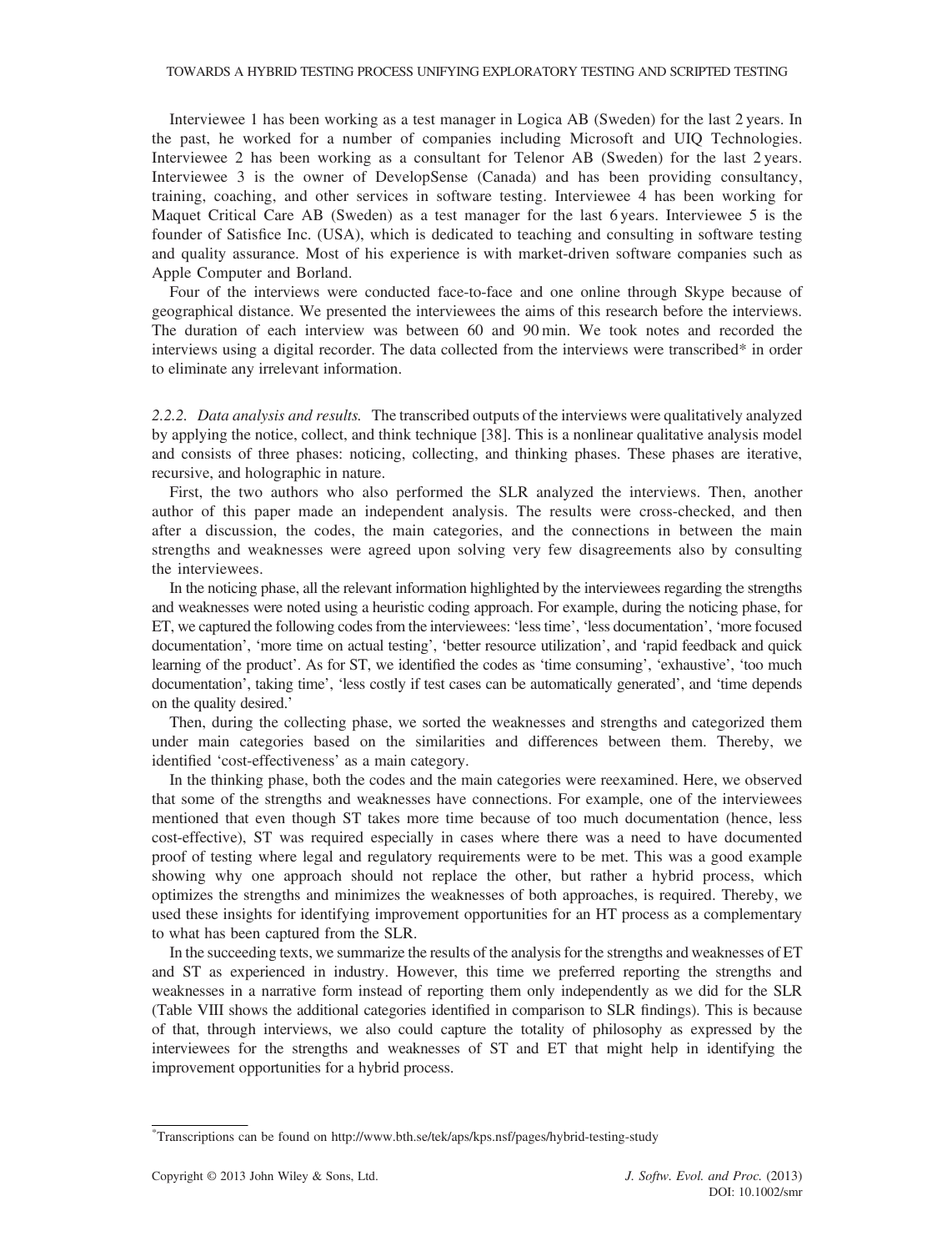Strengths and weaknesses of ET: The interviewees were of the opinion that unstructured and flexible process in ET could provide either strengths or weaknesses depending on the conditions.As for the strengths, they mentioned that a tester could freely explore different areas of the product and that ET was a process of simultaneous learning and testing. The interviewees had an agreement on the cost-effectiveness of ET because of less time spent on documentation (i.e., focused documentation for only logs, test notes, and videos after the execution), better resource utilization, rapid feedback, and quick learning of the product. Related to this, three of the interviewees mentioned that defect detection efficiency was likely to be high in ET as more time was spent on actual testing rather than on test design and comprehensive documentation.

Moreover, three interviewees were of the opinion that ET could achieve better regression testing and help in identifying most of the critical bugs. Three interviewees stated that ET was handy in investigating more risky parts of the software. Two interviewees claimed that customers were more satisfied as more bugs and also critical ones could be identified.All five interviewees highlighted one key strength of ET as a better utilization of the testers' skills. The reason was stated as testers to become more responsible, engaged, motivated, and creative, while they were given freedom. On the other hand, the interviewees also emphasized that this strength could also become a major weakness in some situations as the quality of testing became dependent on only testers' skills and the domain knowledge.According to three interviewees, the availability of an oracle becomes an issue when the application is too complex, the skills and the domain knowledge of the testers are insufficient, and if the time is running out, and functional specifications have not been updated. Moreover, they mentioned that the flexibility in the process caused significant difficulties in terms of managing, prioritizing, and tracking the tests. Four interviewees were of the opinion that managers and organizations were reluctant to implement ET because they thought they might lose control over testing. Two interviewees added that automation support was not possible for ET.All four interviewees agreed on the fact that using ET alone is not suitable in some cases, and it should be used as a complementary approach to prescriptive approaches. One of the interviewees stated that conducting only ET on complex application alone was not suitable and should be combined with other test approaches in order to ensure testing of critical functionality of complex and real time applications. One of the interviewees emphasized that ET was an approach and not a technique and, therefore, it was already being used with prescriptive techniques as ST. Two of the interviewees raised the need to have a more structured process for ET for better management. They also mentioned that ET could serve well in terms of testing quality if used together with a prescriptive approach such as ST.

Strengths and weaknesses of ST: Similar to ET, all interviewees stated that the structured and formal process in ST could provide either strengths or weaknesses depending on the conditions. As for one major strength, three of the interviewees mentioned that ST was required especially in cases where there was a need to have documented proof of testing where legal and regulatory requirements were to be met. Furthermore, one interviewee added that ST also served well for the acceptance testing.

All interviewees were of the opinion that ST provided better test guidance to testers on specifying desired outputs in test oracles and also could support testers in creative testing.

All interviewees mentioned that quality of testing (functionality coverage and defect detection efficiency) was depended on test case design quality. Moreover, two interviewees said that test case design quality was dependent on skills, experience, and domain knowledge of the designer, as well as on previously produced documents, such as software requirements specification or test plan. They stated that the test quality would be high if the design quality was high. Another benefit, pointed out by an interviewee, was early quality assurance with respect to requirements specifications. He stated that bugs could be found before testing starts when designing test cases from requirements specifications.

On the other hand, two of the interviewees stressed the fact that the quality of the test case design could not be known before testing. Three interviewees mentioned that a tester was not free to make decisions even if the test cases were not designed properly.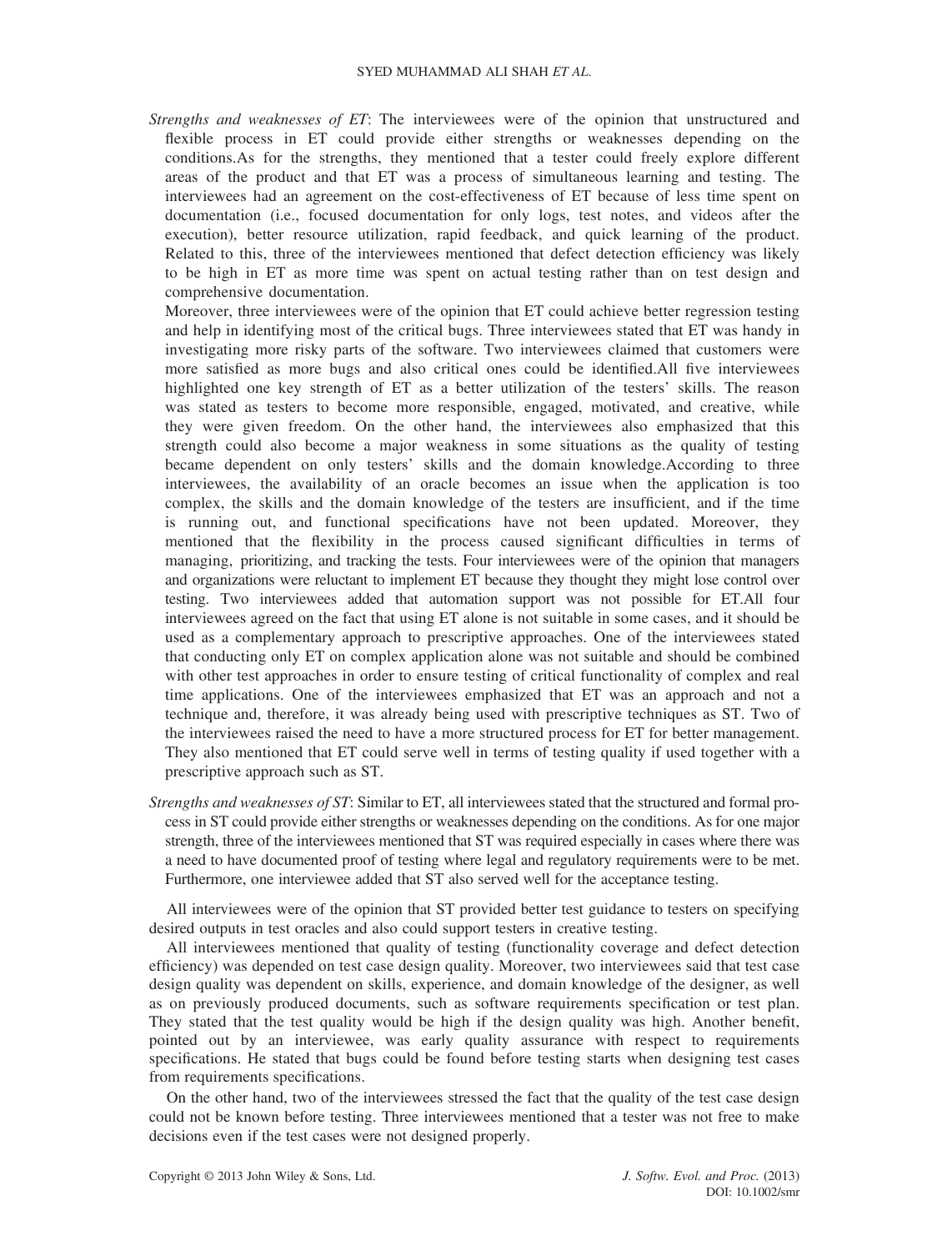Table VIII. Additional strengths and weaknesses identified from the interviews in comparison to literature. Table VIII. Additional strengths and weaknesses identified from the interviews in comparison to literature.

| Findings of systematic literature review and interview                                                                                                                                                                                                                                                                                                                                                                                                              |                                                                                                                                                                                                                                                                                                                                                                                                                                                                                                                                                                                                                                                                                                      | Additional findings<br>from the interview                                                                                                                                                                                    |                                                                                                                                                                                     |
|---------------------------------------------------------------------------------------------------------------------------------------------------------------------------------------------------------------------------------------------------------------------------------------------------------------------------------------------------------------------------------------------------------------------------------------------------------------------|------------------------------------------------------------------------------------------------------------------------------------------------------------------------------------------------------------------------------------------------------------------------------------------------------------------------------------------------------------------------------------------------------------------------------------------------------------------------------------------------------------------------------------------------------------------------------------------------------------------------------------------------------------------------------------------------------|------------------------------------------------------------------------------------------------------------------------------------------------------------------------------------------------------------------------------|-------------------------------------------------------------------------------------------------------------------------------------------------------------------------------------|
| scenarios, less costly if test cases are automatically<br>time consuming, better regression testing, handy<br>Better learning curve, better resource utilization<br>(more responsible and engaged testers), less<br>learning of the product better from multiple<br>Suitable for meeting regulatory requirements,<br>generated, suitable for regression testing<br>in investigating risky parts of the code<br>and acceptance tests<br>ST strengths<br>ET strengths | functionality coverage and defect detection efficiency<br>quality depends on the test case design quality (both<br>process, difficult to follow each step of the test case,<br>depend on the test case design quality), managing<br>The designed test cases limits the possibilities<br>prioritizing, and tracking the test process are<br>(e.g., oracle issues if testers are not skilled)<br>coverage might be a problem; managing,<br>and decisions of testers, time consuming<br>difficult; quality depends on tester skills<br>complex applications; functionality<br>More structured process required<br>ET alone not suitable for testing<br>ST weaknesses<br>ET weaknesses<br>and exhaustive | n interpretation of the test results,<br>Focused documentation, difficulty<br>difficulty in automation support<br>(test cases provide feedback<br>Early quality assurance<br>before testing)<br>ET strengths<br>ST strengths | the domain knowledge of<br>depends on the skills and<br>Test case design quality<br>fearing to lose control<br>Reluctant managers<br>ET weaknesses<br>ST weaknesses<br>the designer |
| ST, scripted testing; ET, exploratory testing.                                                                                                                                                                                                                                                                                                                                                                                                                      | test cases is difficult and costly                                                                                                                                                                                                                                                                                                                                                                                                                                                                                                                                                                                                                                                                   |                                                                                                                                                                                                                              |                                                                                                                                                                                     |
|                                                                                                                                                                                                                                                                                                                                                                                                                                                                     |                                                                                                                                                                                                                                                                                                                                                                                                                                                                                                                                                                                                                                                                                                      |                                                                                                                                                                                                                              |                                                                                                                                                                                     |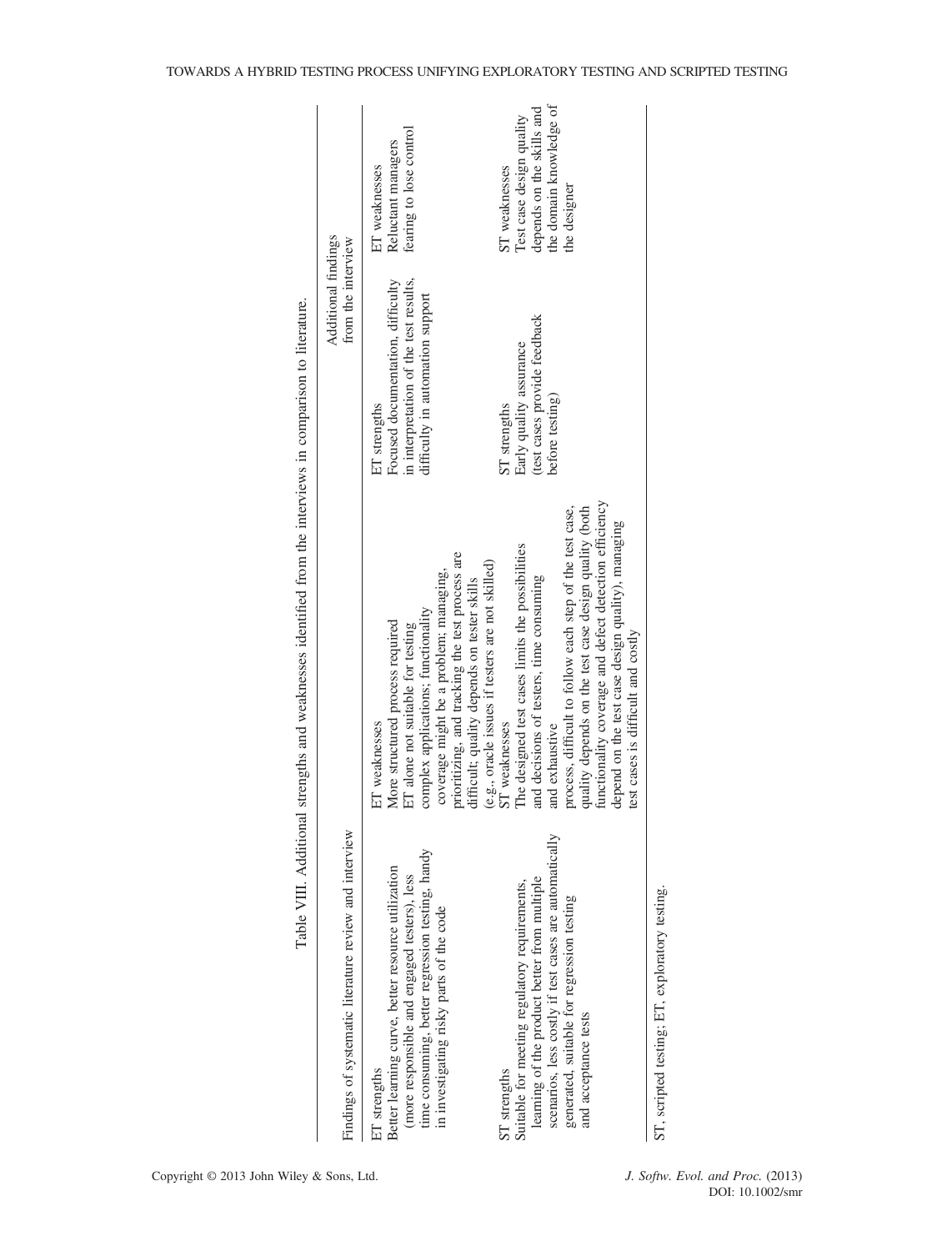Three of the interviewees stated that most of the time, they experienced good functionality coverage in their companies when using ST. They added that this was because of documenting the test cases in correspondence with the requirement specification provided better functionality coverage. One stated that he experienced low defect detection efficiency. Two of the interviewees mentioned that finding defects by ST was difficult as it might be impossible to follow each and every step of the test case. About increasing testing quality, all interviewees were of the opinion that the quality of testing would increase if ET were used as a complementary approach to ST.

Low cost-effectiveness and difficulty in managing large number of test cases were stated as two major weaknesses of ST. All interviewees were of the opinion that designing, documenting, and executing test cases were too much time consuming and costly. One interviewee mentioned the need that the test cases should be updated continuously in the software development life cycle as the requirements change. Moreover, two interviewees added that the test cases required revision and/or redesign in cases of low quality design. These last two requirements bring more management overhead and thus cost.

#### 2.3. Summary of the systematic literature review and interview results

We performed qualitative comparative analysis [17] to identify commonalities and diversities between the results obtained from the SLR and the industrial interviews.

The results of industrial interviews showed that most of the weaknesses and strengths identified from literature have also been experienced in industry (Table VIII). Therefore, we also distinguish findings reported both in the literature and by the interviewees from the new findings identified during the interviews. Furthermore, in the following paragraphs, we also discuss the new and more insights that we captured from the interviews providing a bigger picture with connections between the strengths and weaknesses in addition to what has been reported as individual strengths and weaknesses in the literature.

The weaknesses of ET were attributed to ET being an unstructured and ad hoc process (which causes difficulties in planning, managing, and tracking the testing process) or related to dependency of testing quality on the skills, experience, and domain knowledge of the testers.

For ST, many weaknesses were reported to be related to cost-effectiveness and dependency of testing quality on test case design quality. As for the strengths, many strengths for ET were reported as being related to cost-effectiveness, process flexibility, and testing quality; whereas for ST having a defined and repeatable process, testing quality, and being independent from the skills of testers during the test execution.

During the interviews, we identified some more aspects, which have not been reported in literature. For example, focused documentation was found to be a strength for ET. As for ST, another strength identified is early quality assurance. One of the interviewees stated that bugs could be found before testing starts when designing test cases from requirement specifications.

On the other hand, one weakness identified for ET is the reluctance of managers in organizations to implement ET because of having the fear to lose control over testing. Another weakness of ET is the difficulty in interpreting the test results because these are generated based on the testers' own experience and intuition. We also found that the interviewees do not believe that automation support is possible in ET.

Furthermore, from the interview results, we also could identify the conditions for when a strength of one approach could become a weakness and vice versa. For example, one significant conclusion is that quality of testing in ET and ST depends on some conditions. A few studies in literature reported ST to perform well for functionality coverage but poor for defect detection efficiency in comparison to ET.

However, the interviews revealed that quality of testing in ST depends on the test case design, which depends on the skills, experience, and domain knowledge of the *test designers* as well as the previous documents from which the product requirements are inherited. On the other hand, the quality of the testing in ET depends on skills, experience, and domain knowledge of the testers who execute the tests.

Therefore, when the testers lack some of these attributes, for example, domain knowledge and experience, it would be better to use either ST alone or ET as a support for ST. Or, if there is a doubt about the quality of previous documents (such as requirements specification) from which the test cases are to be derived, then ET might work better if the testers have domain knowledge and experience.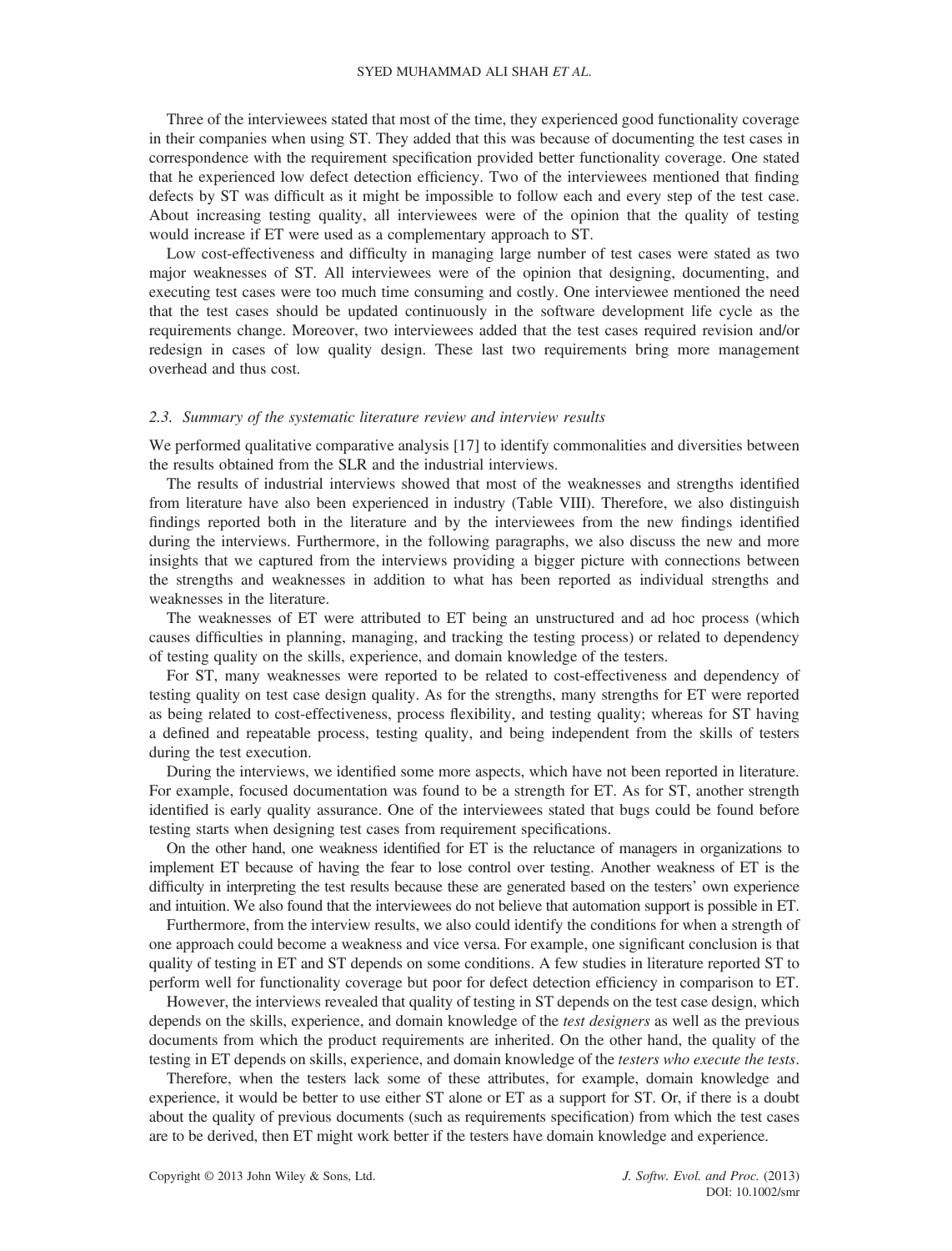Another significant conclusion from the interviews is that all interviewees emphasized using ET as a complementary approach to ST as they all believe that this would bring many benefits and help in overcoming major weaknesses. Hence, we identified the following improvement opportunities for designing an HT process:

- Utilizing the skills and the domain knowledge of the testers during both design and test execution. In ST, the quality of testing depends on the 'test case design', and the test case design quality depends on the test case designer skills, experience, and the domain knowledge as well as the previous documents from which the product requirements are inherited. In ET, the testing quality depends on the skills, experience, and domain knowledge of the testers who execute the tests. Therefore, there is a need to increase the utilization of all available test skills and expertise both in design and execution.
- Defining a structured process with some level of flexibility. This is required to enable better management and increased motivation of the testers by incorporating the creativity and skills of them as well as overcoming the risk of not being able to take an action when they encounter poor test case design. The defined process should also require more focused and less documentation in order to increase cost-effectiveness.

In the next section, we present the mapping of strengths of one approach to the weaknesses of the other to identify how to design the HT process by incorporating different aspects of ST and ET to overcome the weaknesses in the compromise form.

# 3. PHASE 2: MAPPING EXPLORATORY TESTING AND SCRIPTED TESTING IN RELATION TO STRENGTHS AND WEAKNESSES

A mapping process is a method of identifying problems and their solutions in a structured way. In this investigation, we used mapping process [27] as an important feature of research technique evaluation method, which helps to develop the mechanisms that support to find the solution of one testing approach weaknesses considering other approach strengths. For this, we list down one approach weaknesses against the other approach respective strengths.

Table IX shows the mapping of the identified strengths of ET as candidate solutions to the weaknesses of ST. Table X shows the mapping of the identified strengths of ST as candidate solutions to the weaknesses of ET. Observe that the benefits and weaknesses were previously categorized into testing quality, cost-effectiveness, nature of process, and customer satisfaction. The categories were used to match related benefits and strengths to each other. As an example, the ST issue of 'Prescriptive process does not give freedom to the testers' under the category of the nature of process is addressed in ET through 'free exploration'.

Overall, the intention is to leverage on the benefits listed on the right column of Tables IX and X by defining a structured prescriptive process, which at the same time gives flexibility to testers to conduct ET. In other words, by having both aspects in one compromise process would aid in overcoming some weaknesses of ST and ET, whereas the strengths of both processes are utilized.

In the following section, describing the P3 of this research, the hybrid process incorporating ST and ET is presented. We provide rationales on how the different activities map to the strengths and weaknesses identified earlier (P1 and P2).

# 4. PHASE 3: DESIGNING THE HYBRID TESTING PROCESS

As illustrated in Figure 1, we designed the process iteratively. Our design started out with creating an initial version of the process based on the results of P1 and P2. We start by presenting the design rationales for our initial process.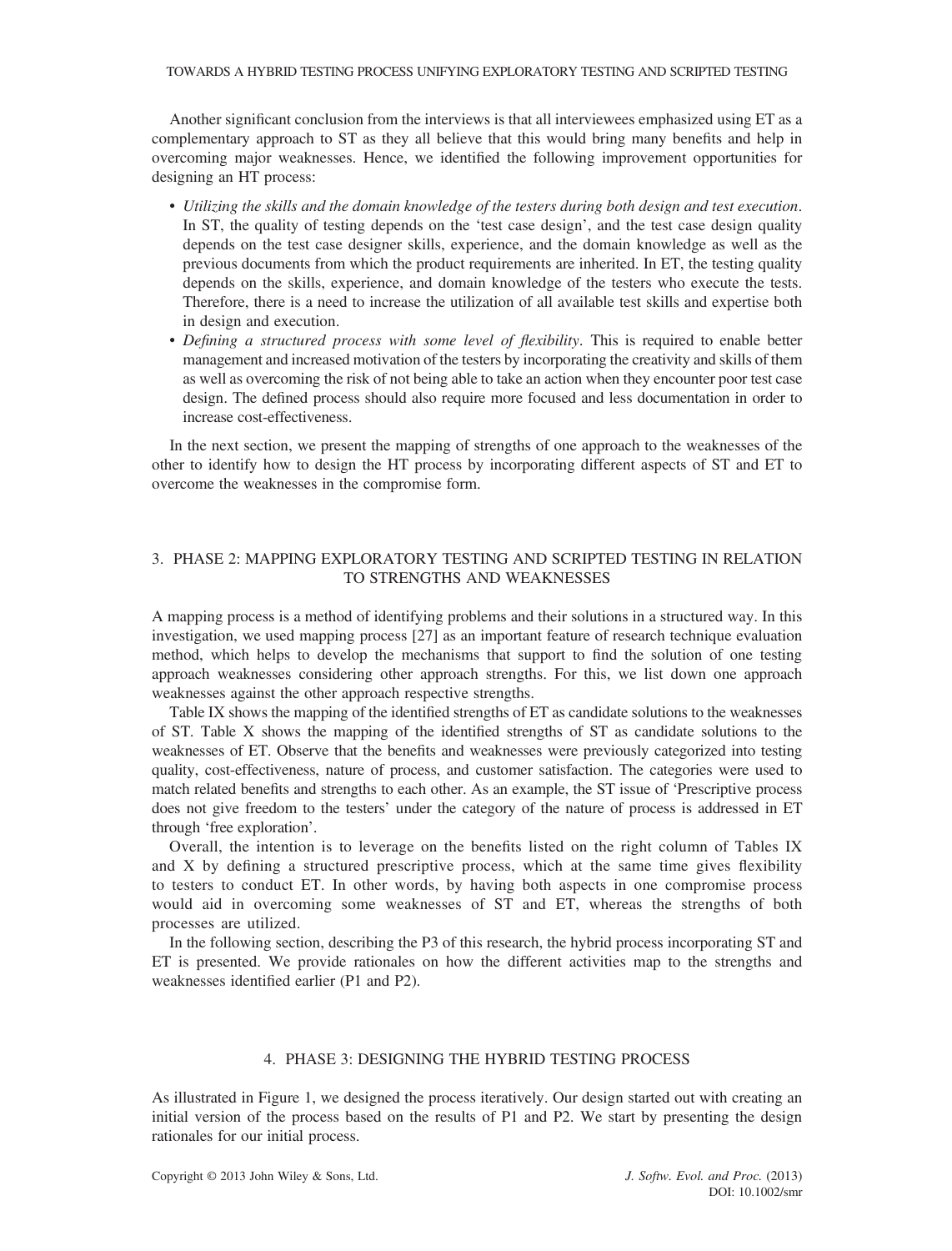# SYED MUHAMMAD ALI SHAH ET AL.

| Testing quality<br>Testing quality<br>• Defect detection effectiveness<br>• Less bogus defects (reduced number of false-positives)<br>and functionality coverage rely<br>on the quality of the test case design |  |
|-----------------------------------------------------------------------------------------------------------------------------------------------------------------------------------------------------------------|--|
|                                                                                                                                                                                                                 |  |
| • Test case design depends on<br>• Identification of critical bugs in the system in shorter time<br>the skill, experience, and domain<br>knowledge of the testers                                               |  |
| • Test cases are prone to<br>· High defect detection efficiency<br>human mistakes                                                                                                                               |  |
| • Quality of the test cases not<br>• Investigation and isolation of defects become easier<br>known until their execution<br>as tester directly observes system behavior                                         |  |
| • Redesigning the test cases under<br>• Better regression testing (only if test steps are recorded<br>time constraints may cause low<br>and can later be replayed)                                              |  |
| quality design<br>• Not suitable for regression testing<br>when test cases are not well maintained/<br>updated (erosion of regression test suit)                                                                |  |
| Cost-effectiveness<br>Cost-effectiveness                                                                                                                                                                        |  |
| • Exhaustive and protracted<br>• Rapid feedback on a new product or a feature                                                                                                                                   |  |
| • Designing and documenting<br>• Quick learning of a new product by the tester                                                                                                                                  |  |
| require considerable effort<br>who is exploring the system<br>• Low reliance on comprehensive documentation                                                                                                     |  |
| • Often overruns the assigned<br>budget and time                                                                                                                                                                |  |
| • Test cases are not sufficient<br>• Easy maintenance as there is no need to maintain large test suites<br>for the entire system life cycle                                                                     |  |
| • Durability of the test cases<br>• More time allocation in actual testing of the product<br>are not known                                                                                                      |  |
| · Focused documentation<br>• Reusability and maintenance<br>of test cases can be quite expensive                                                                                                                |  |
| • Difficulty in prioritizing the test cases<br>• Redesign or revision due to<br>poor quality of the test cases<br>increase the cost more                                                                        |  |
| Process (inflexible)<br>Process (flexible)                                                                                                                                                                      |  |
| • Prescriptive process does not<br>• Free exploration<br>give freedom to the testers                                                                                                                            |  |
| • The testers skills not utilized<br>• Simultaneous learning and testing<br>during test execution                                                                                                               |  |
| • Difficulty in prioritizing the test cases<br>• Improvising on scripted tests as scripted<br>tests are not blindly followed                                                                                    |  |
| • Interpreting vague test instructions is possible                                                                                                                                                              |  |
| in exploratory testing                                                                                                                                                                                          |  |
| • Diversification in testing                                                                                                                                                                                    |  |
| · Better utilization of the skills of testers                                                                                                                                                                   |  |
| • Better product analysis                                                                                                                                                                                       |  |
| • Improving existing tests                                                                                                                                                                                      |  |
| • Identifying missing tests that are overlooked by                                                                                                                                                              |  |
| following a scripted testing approach                                                                                                                                                                           |  |
| • Cross-checking the work of another tester                                                                                                                                                                     |  |
| • Investigating a particular risk in order to plan                                                                                                                                                              |  |
| a prescriptive test                                                                                                                                                                                             |  |

Table IX. Mapping of the strengths of exploratory testing to the weaknesses of scripted testing.

## 4.1. Method engineering for initial hybrid testing process

Design goals: In order to identify the candidate solution, we take into consideration all the weaknesses and strengths of both approaches identified through SLR and from interviews. If one approach lack in providing some of the aspects in a candidate solution, it is taken from other approach and so forth. In other words, by having both aspects in one compromise process would aid in overcoming some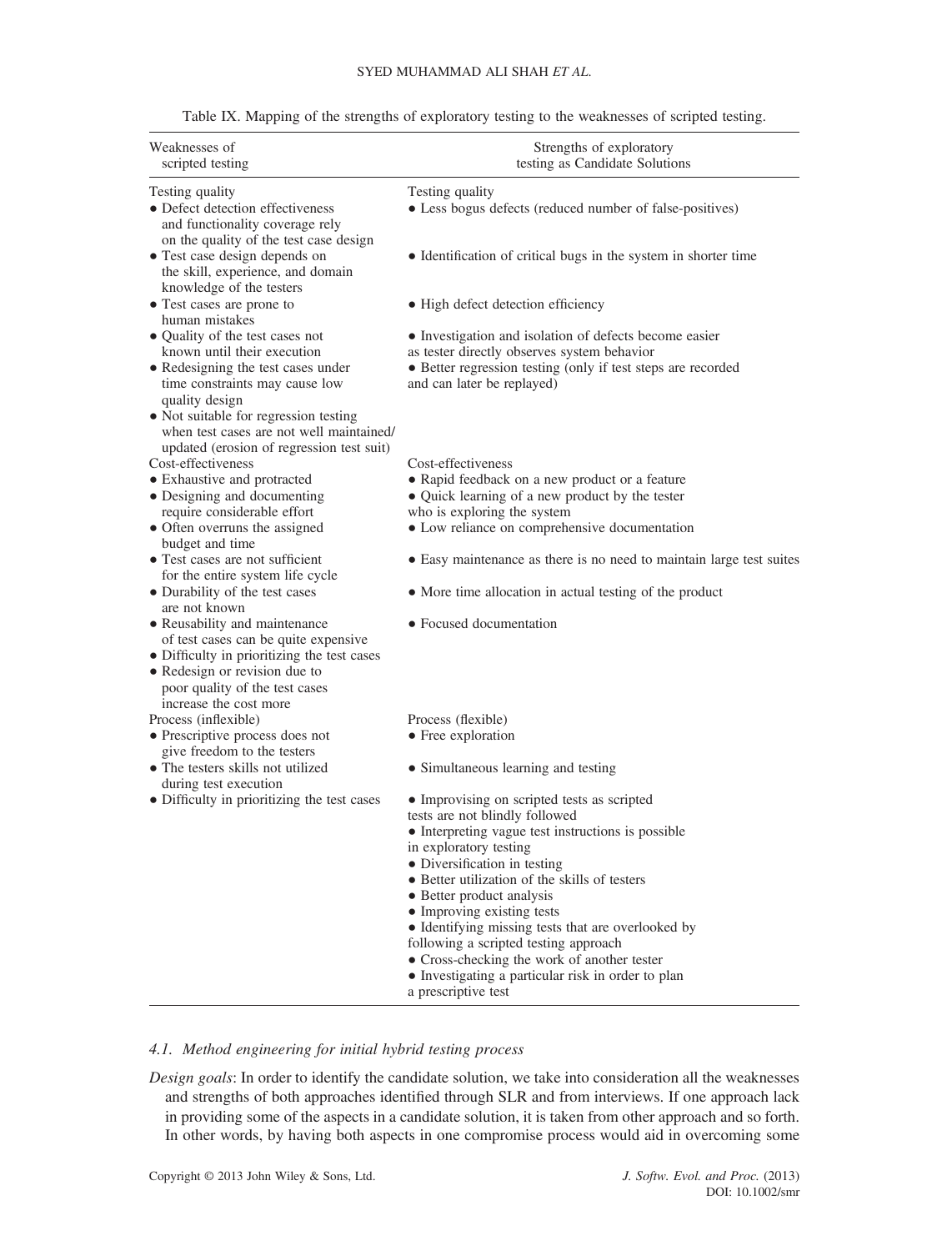| Weaknesses of<br>exploratory testing                                                                                                 | Strengths of scripted testing<br>as Candidate Solutions                                                                                                                                  |  |
|--------------------------------------------------------------------------------------------------------------------------------------|------------------------------------------------------------------------------------------------------------------------------------------------------------------------------------------|--|
| Testing quality<br>• Hard to assess whether all new<br>functionalities and features are tested<br>• The quality of testing not known | Testing quality<br>• Higher testing adequacy by making<br>conscious/planned coverage decisions (functionality coverage)<br>• Complex relationships of a function to be tested identified |  |
| because of the dependency on the skills<br>of the testers                                                                            |                                                                                                                                                                                          |  |
| • Unavailability of oracles                                                                                                          | • Most of the test conditions captured<br>(e.g., all decisions are covered, all combinations<br>of valid and invalid input samples of different<br>valid and invalid classes)            |  |
| • Difficulty in interpreting the test results                                                                                        | • Test cases depict the overall picture<br>of the perceived quality<br>• Early quality assurance                                                                                         |  |
| Process (ad hoc and unstructured)                                                                                                    | Process (structured and guided)                                                                                                                                                          |  |
| • Difficulty in prioritizing and selecting                                                                                           | • Oracles availability for the validation                                                                                                                                                |  |
| the appropriate tests                                                                                                                | of the expected output against the actual                                                                                                                                                |  |
| • Difficulty in reevaluating the test                                                                                                | • Detailed information and guidance available<br>for the tester for test execution                                                                                                       |  |
| • Difficulty in monitoring and keeping<br>track of the progress                                                                      | • Resource independence in execution                                                                                                                                                     |  |
| • Lack of effective risk management                                                                                                  | • Repeatability of the same tests                                                                                                                                                        |  |
| • Repeatability of the tests is challenging<br>because there is no documentation                                                     | • Reusability of the test cases                                                                                                                                                          |  |
| • Investigating and isolating the actual<br>cause of the problem taking longer time                                                  | • Better risk management                                                                                                                                                                 |  |
| • Fear to lose control over testing                                                                                                  | • Better analysis of the system specification<br>from diverse angles                                                                                                                     |  |
| • Automation support not possible                                                                                                    | · Quality of the test cases can be validated<br>• Better tracking of progress                                                                                                            |  |
|                                                                                                                                      | • Early quality prediction based on test case metrics                                                                                                                                    |  |
| Customer satisfaction                                                                                                                | Customer satisfaction                                                                                                                                                                    |  |
| • Not suitable for acceptance,                                                                                                       | • Required when legal and regulatory                                                                                                                                                     |  |
| performance, and release testing                                                                                                     | requirements are to be addressed                                                                                                                                                         |  |
| • Less accountability and audit ability                                                                                              | • Better serves in acceptance testing<br>• Better serves in release testing                                                                                                              |  |

weaknesses of ST and ET, whereas the strengths of both processes are utilized. From the comparative analysis, we showed that weaknesses in one approach are potentially improved through strengths in the other process, refer to Section 3.

*Process definition*: We based the HT process on ISO/IEC 29119 (2009),<sup>†</sup> which is a software testing standard aiming to provide one definitive standard that captures vocabulary, processes, documentation, and techniques for the entire software testing lifecycle. The testing processes in this standard include organizational, management, and fundamental test processes.

When defining the HT process, we considered only the management and fundamental processes as given below. Organizational processes were not in the scope of the HT process definition, as these processes include definition of organizational test policy and test strategy that are outside of the main research focus of this paper.

- Management processes:
	- Test planning
	- Test monitoring and control
	- Test completion

<sup>&</sup>lt;sup>†</sup>The ISO/IEC 29119 is a new upcoming standard, and currently, three parts are under development; part 1 (definitions and concepts), part 2 (test process), and part 3 (test documentation) were released for expert review. The working draft part 2 is used for this investigation. More information is available at [http://www.softwaretestingstandard.org.](http://www.softwaretestingstandard.org)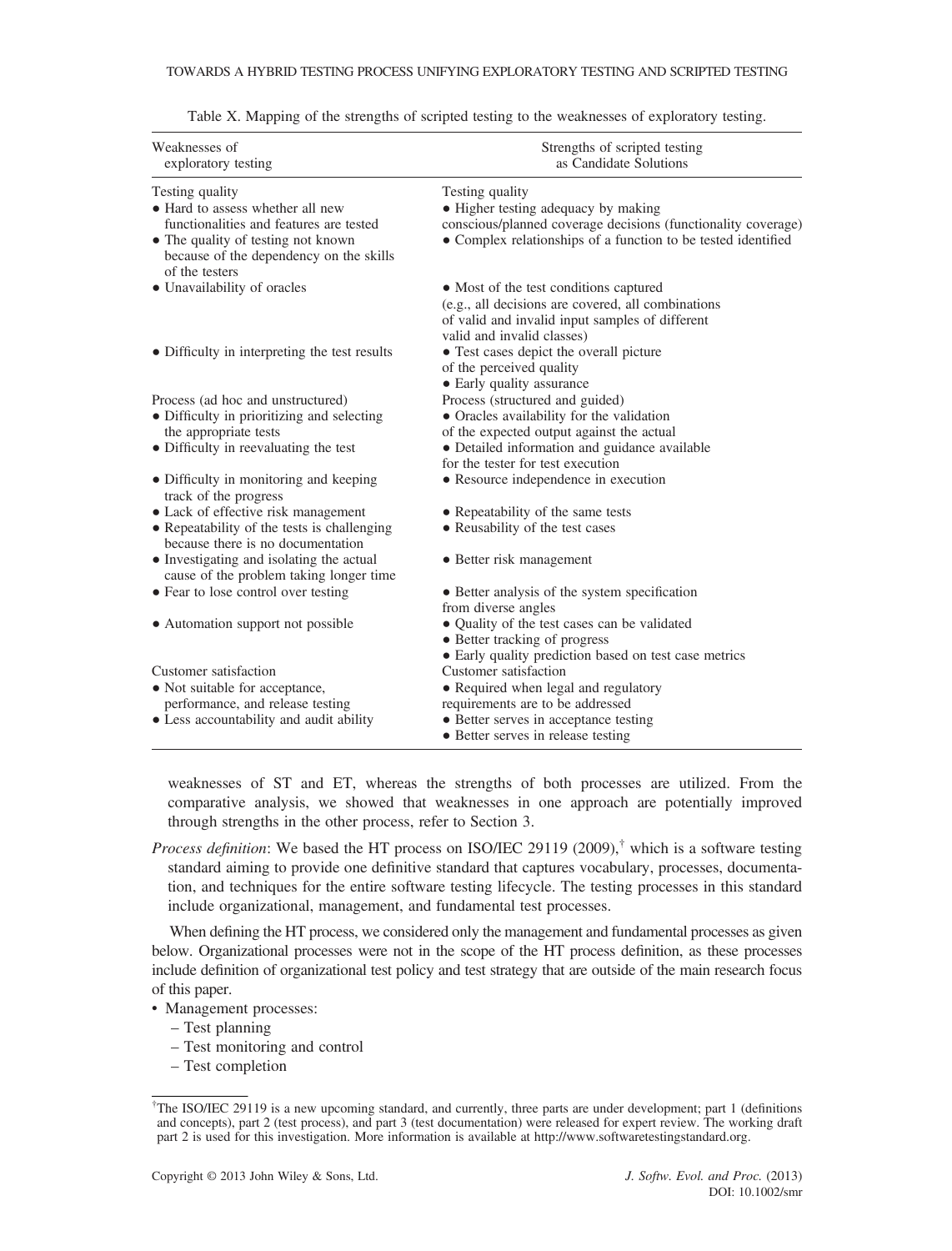- Fundamental processes:
	- Test design and implementation
	- Test environment setup
	- Test execution
	- Test incident reporting

In order to incorporate ET concepts into HT process definition, we used the session-based test management process defined by Bach [5]. The reason for choosing this process definition was that during our interviews, we identified that it is a well known approach in industry. In session-based test management, a test session is the basic testing work unit. This session is an uninterrupted block of reviewable and chartered test effort, that is, each session is associated with a test mission. Every test session is debriefed after execution. The debriefing occurs as soon as possible after the session. The test outcomes, issues, bugs, and related information are stored on the 'session sheets'.

As we previously reviewed the strengths and weaknesses with respect to testing quality, costeffectiveness, structuredness of testing process, and customer satisfaction, we discuss how these four attributes were incorporated in the HT process design (also referred to as fragment selection in method engineering [21]). Hereafter, this reasoning has been taken into the collaborative design activity with the practitioners as presented in Section 4.2.

The bullets listed showed the initial idea of the process, in which it is tried on how to incorporate these four main attributes in the HT process. Hereafter, this is presented to the interviewees to obtain the feedback:

- Testing quality: Following Sections 2.1 and 2.2, we found out that testing quality (defect detection effectiveness and functionality coverage) depends on a couple of conditions for both ST and ET. For example, testing quality for ST depends on the test case design quality, which depends on the test designer skills. As for ET, the quality depends on the skills and the domain knowledge of the testers. Considering different quality aspects of each approach, in HT process, we need to adopt these aspects of both processes. For this, we unify the subsection's 'test design' and 'test execution' of both approaches in a formal manner. The idea is to achieve better coverage by defining requirementbased test cases (RBTC) [41] and test missions. For example, through the requirements, one can check whether all highly prioritized requirements have been tested. In order to achieve the defect detection effectiveness, we allow the testers to explore the product under testing freely and to utilize their intuitions and experience in identifying defects. In addition, HT also allows testers to execute the designed RBTC and test missions. Following the proposed HT process, our proposition is that the strengths of both the approaches are aligned, and the testing performed would be planned, and effective with the focus on complex function and having ability to identify critical defects.
- Cost-effectiveness: Following Sections 2.1 and 2.2, we found that ST is not a cost-effective approach where ET is cost-effective. Scripted testing highly relied on the test design phase where ET is meant to be simultaneous test design and execution. The HT process is meant to have cost-effectiveness by adopting both ST and ET attributes. For this, we tried to lessen the contribution of test design phase by introducing RBTC [41] and test missions in the HT process. The consideration of high-level test cases such as RBTC and test missions lessen the dependability on the formal test case design, which includes each aspect of conditions in the code, input data, and GUI under test. Thus, our design proposition is that the use of high-level test cases in the form of RBTC and test mission took less time in design, without much compromising on the benefits of the test design phase of ST. In complement to RBTC and test missions, we introduce a step of free exploration that could allow more time being spent on the actual testing task, rather than designing the test. Subsequently, the time saved in the test design phase should make the HT process more cost-effective in comparison to ST, and the introduction of free exploration may help to attain better quality in a form of defect detection efficiency (as is evident from our literature review).
- Unstructured process: Following the findings shown in Table VI, ET has no process structure, it is meant to be free exploration only, whereas ST has a structured process. This had negative consequences, such as difficulty to prioritize tests, reevaluating tests, monitoring progress, and so on. The attempt is to design HT in a way of not having a strict process but a semi-structured process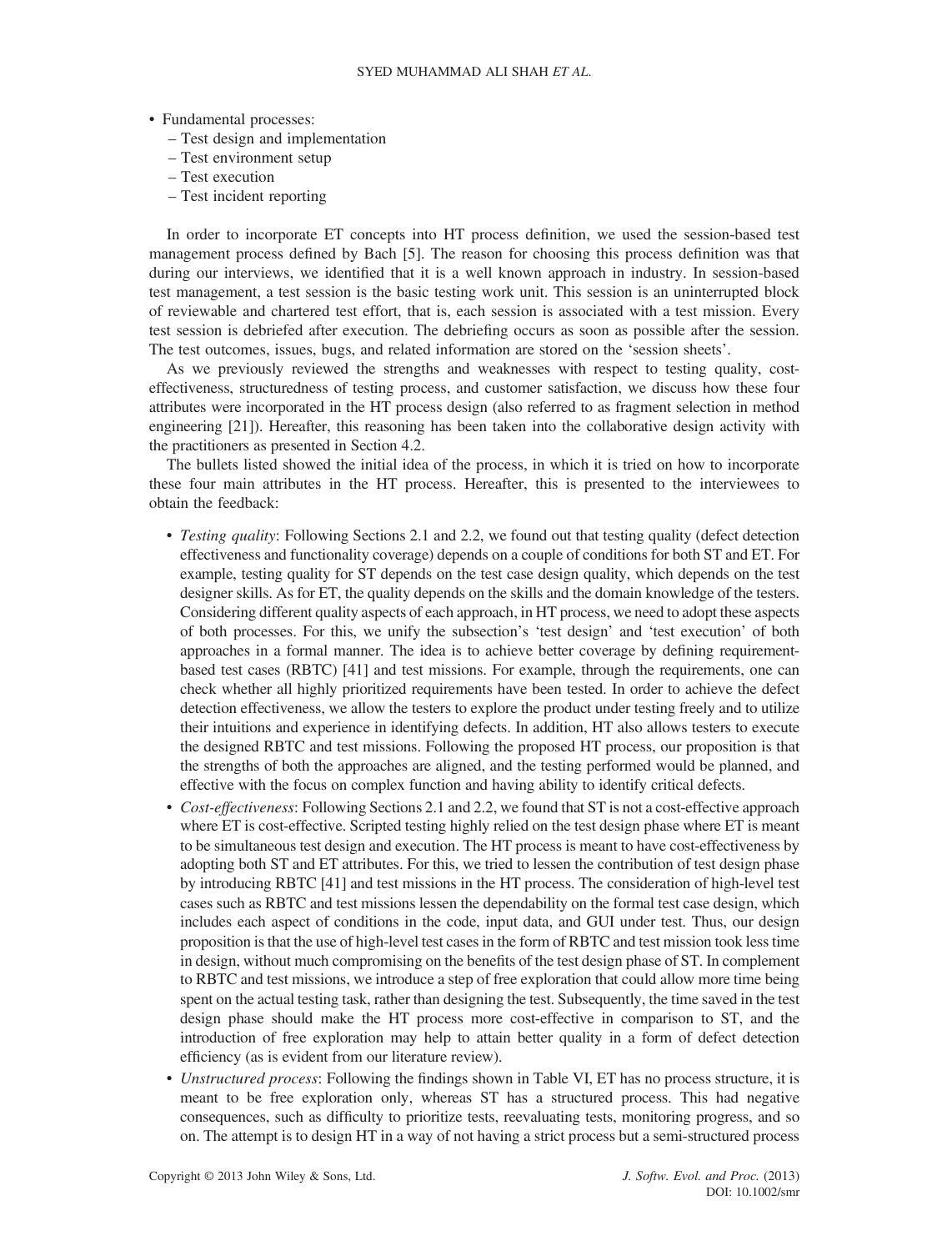that adopts strengths of both the approaches. Thus, considering the structure of ISO/IEC 29119 in conjunction of ET strength-free exploration, we aimed to provide HT a semi-structured process that would have a formal structure with free exploration being a part it. We also achieve this by allowing flexibility in work flows. The process is also designed so that practitioners are able to decide which activities are emphasized, depending on testing outcomes, type of systems, and type of tests. Further, the process is iterative in nature.

• Customer satisfaction From Sections 2.1 and 2.2, we observe that customers are very reluctant with ET, while they are satisfied with ST. The primary reason of customers not being satisfied with ET is the lack of a formal test design phase, on which they can evaluate their product, and which can be used for to document the fulfillment of contractual requirements. In the HT process definition, the attention is given to make such a process, which could satisfy the customers. Therefore, we include the definition of test design phase that could allow to overcome the reluctance of customers. This may help the HT process to be useful for legal requirements and acceptance/release testing. In addition, it also allows test managers to have control of their testing activities.

#### 4.2. Collaborative design

We codesigned the HT process with the help of practitioner feedback. The practitioner feedback was collected by conducting semi-structured interviews with testing experts.

We conducted four face-to-face semi-structured interviews to receive feedback on the mapping of the strengths and weaknesses of ST and ET, and also for the proposed HT process. Here, we should mention that the development and refinement of the HT process was an iterative process considering the feedback of the interviewees.

Two of the interviewees are working for Logica AB (Sweden) as a test manager and a project manager. The other two interviewees work as test managers for Maquet Critical Care AB (Sweden) and Toolaware (Sweden). Three interviewees being involved in the collaborative design have also participated in the interviews.

A data collection instrument was designed to receive feedback and suggestions for the proposed HT process (APPENDIX A Questionnaire 5). To assure the quality of the instrument, all the questions were cross-checked by the authors of this paper. All the interviews were presented with the RQs before the interviews. A number of scenarios were shown in order to validate or grasp the improvement opportunities in the HT process. Approximate duration of each interview was between 30 and 45 min. The data were collected manually by taking notes and also by recording with the consents of the interviewees. The data collected were transcribed, and the irrelevant materials were omitted (i.e., the key points of the interview were separated from the general discussion).

The feedback given by the practitioners, as well as how it has been utilized in the process definition, is presented in the following:

Feedback of interviewee 1: Interviewee 1 suggested that the strengths and weaknesses of both test approaches were concise and detailed. Her concern was how in reality the strengths of each testing approach will work out on real projects and provide benefits. She added that the weaknesses of ET and ST were generic, and that in practice, there could be many ways to deal with such issues by other means. However, she affirmed providing a solution inferred from strengths of both test approaches and found attempting to resolve the weaknesses in this way as quite innovative. She also had some reservations on the debriefing session because she considered that managing the test team might even take more time because of having debriefing session. She recommended involving test leaders in HT process. Reflection on feedback: the debriefing session was not removed based on the feedback by the practitioner, the reason being that Interviewee 4 provided useful suggestions of how to utilize the debriefing session better. Overall, the practitioner agreed with the main idea of formation of HT process keeping the previously mentioned context as no further changes were suggested. We highlight that when executing the process, the suggestion of the practitioner should be followed to involve test leaders.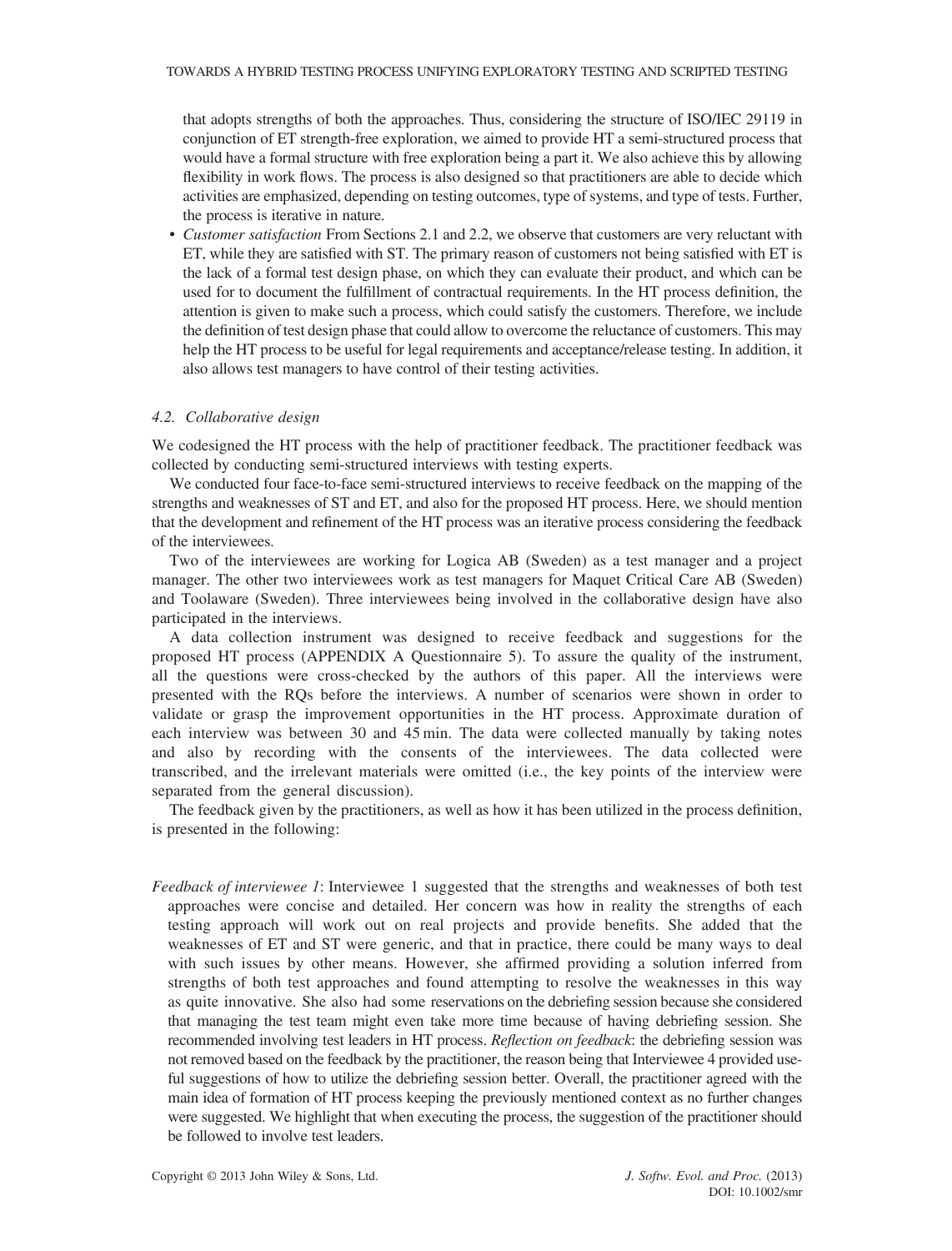- Feedback of interviewee 2: Interviewee 2 said that mapping the strengths of both testing approaches to the weaknesses was a good way to compare both testing approaches. He mentioned that mapping was an ideal way of presenting the solution based on theoretical constructs, but practically, this mapping might not provide with 100% solution. He stated that it was a high-level presentation of strengths to weaknesses, but still all strengths of both test approach might have several weaknesses that may be associated with other indirect measures. He said that RBTC should only be used complementary, specifically where GUI testing was required, and test cases were hard to codify. Reflection on feedback: given our design, RBTC is complementary and can always be combined with free exploration, which indicates that our design addresses the practitioner's concerns. As the practitioner highlights, different emphasis might be given depending on the type of testing conducted (e.g., GUI testing).
- Feedback of interviewee 3: Interviewee 3 highlighted that mapping strengths to weaknesses was an appropriate way of defining a compromise process based on ET and ST. He evaluated the mapping process and mentioned that the approach was quite elaborative. When we presented him with the initial process flow description, he added that he was not fond of flow boxes connected to each other telling him what to do, and he was of the opinion that the context should decide which box should be used in a specific situation. He also recommended the introduction of free exploration in order to learn about the application, that is, before, after, or during the execution of RBTC. He added that free exploration would provide an edge to the testers as they would be able to immediately look for any major abnormality in a very short span of time. Reflection on feedback: the flow boxes were retained for the purpose of presenting the process in this paper. It is important, however, to illustrate the flexibility of the flow through the process, which makes it semi-structured as pointed out earlier. Hence, formal descriptions (flow boxes or activity diagrams) might not be suited to represent the process to practitioners. Rather, a narrative form should be preferred. Free exploration has been emphasized in our process more based on this interviewee's feedback.
- Feedback of interviewee 4: Interviewee 4 was of the opinion that there should be more flexibility in using any sort of test cases, not only RBTC. He also suggested that these RBTC should be made more generalized, and one should not limit to RBTC only.<sup> $\ddagger$ </sup> He said that it should be up to the testers or managers to decide upon what they need and require out of testing. And, he highlighted that performing ET at the beginning of testing life cycle could provide many benefits, and therefore, it should also be incorporated in the HT process. He pointed out that exit criteria should be explicitly discussed. He also recommended that upon the conclusion of every debriefing session, more test missions should be drafted based on the testers report and intuitions and that these newly devised test missions should become the input for further session executions. Reflection on feedback: The flexibility of the process is illustrated by showing different alternative paths through the process. Furthermore, the debriefing session is retained for the purpose specified by the interviewee.

After evaluating the mapping and the HT process, the HT process was refined based on the feedback received.

## 4.3. Defined hybrid testing process

Considering the design rationales, as well as the feedback by the practitioners, the brief descriptions of each subprocess in HT (Figure 3) are given in the following paragraphs:

- Test planning: The purpose of test planning in HT process is to plan, document, and communicate all the necessary and required information to all the stakeholders about what is going to happen regarding testing. HT test planning is inherited from the ST process. In order to have an improved planning process, the strengths of ET planning are also incorporated. These include specification of the scope and time, allocation of resources, risk planning for risk management, and mitigation.
- Test mission design and implementation: HT test design, introducing the RBTC [41] and test missions would help in enabling high functionality coverage and defect detection effectiveness in addition to cost-effectiveness through reducing the test bed size. The RBTC specify those test cases that are defined only from the requirement specification. The 'test mission' is a concrete instruction for testing and the problem being looked for.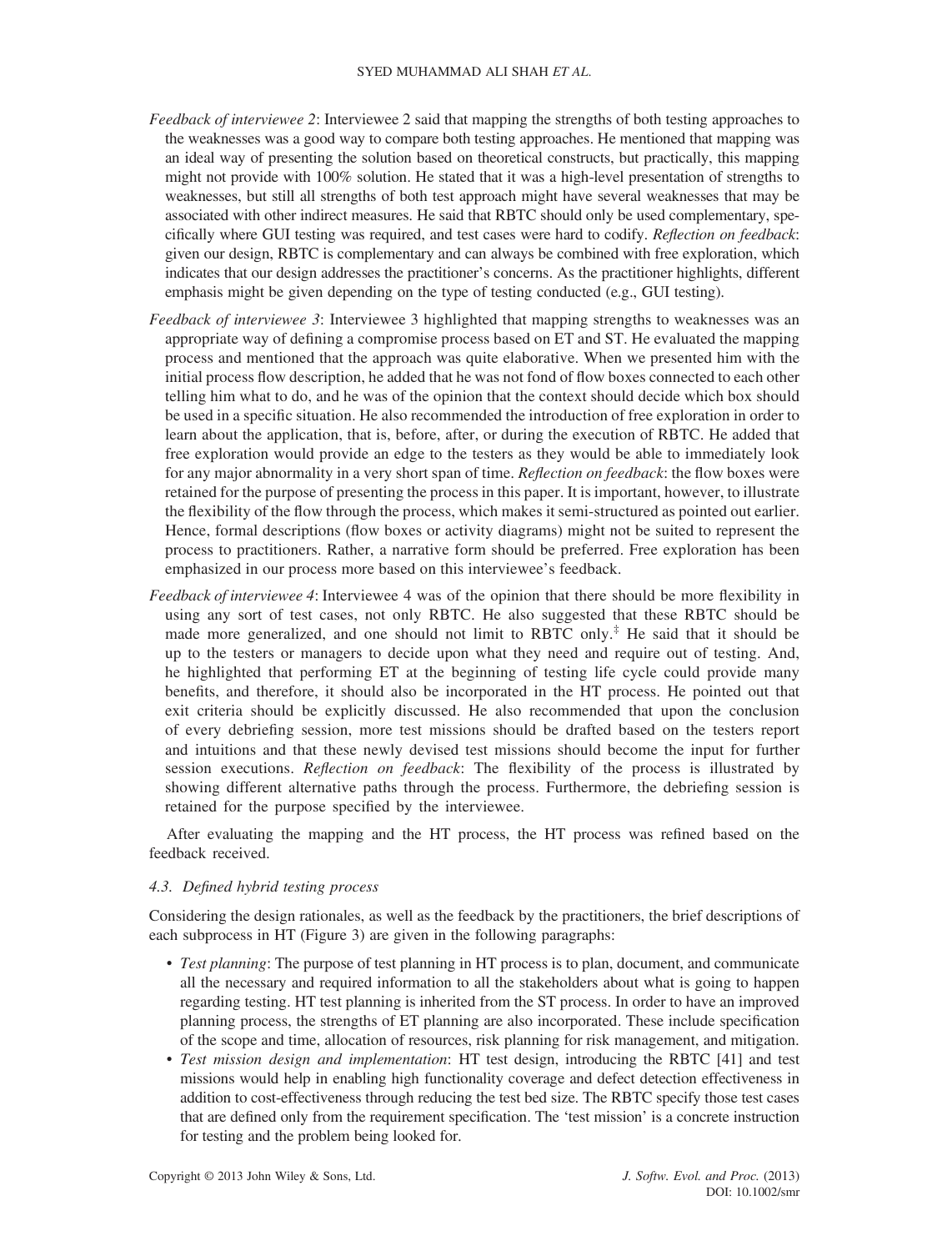- Test environment setup: For HT, there is a freedom for the selection of test environment. Based on the test case design and implementation, the test environment in which the test will be executed is established and maintained.
- Test execution: Both RBTC and the test missions are executed, which were designed in test design phase. First, a tester has given the freedom to freely explore the application in order to learn and obtain knowledge about it. After that, RBTC and then the test missions are executed, and the execution artifacts are recorded. A session is a particular time slot assigned to a specific test



Figure 3. Process of hybrid testing.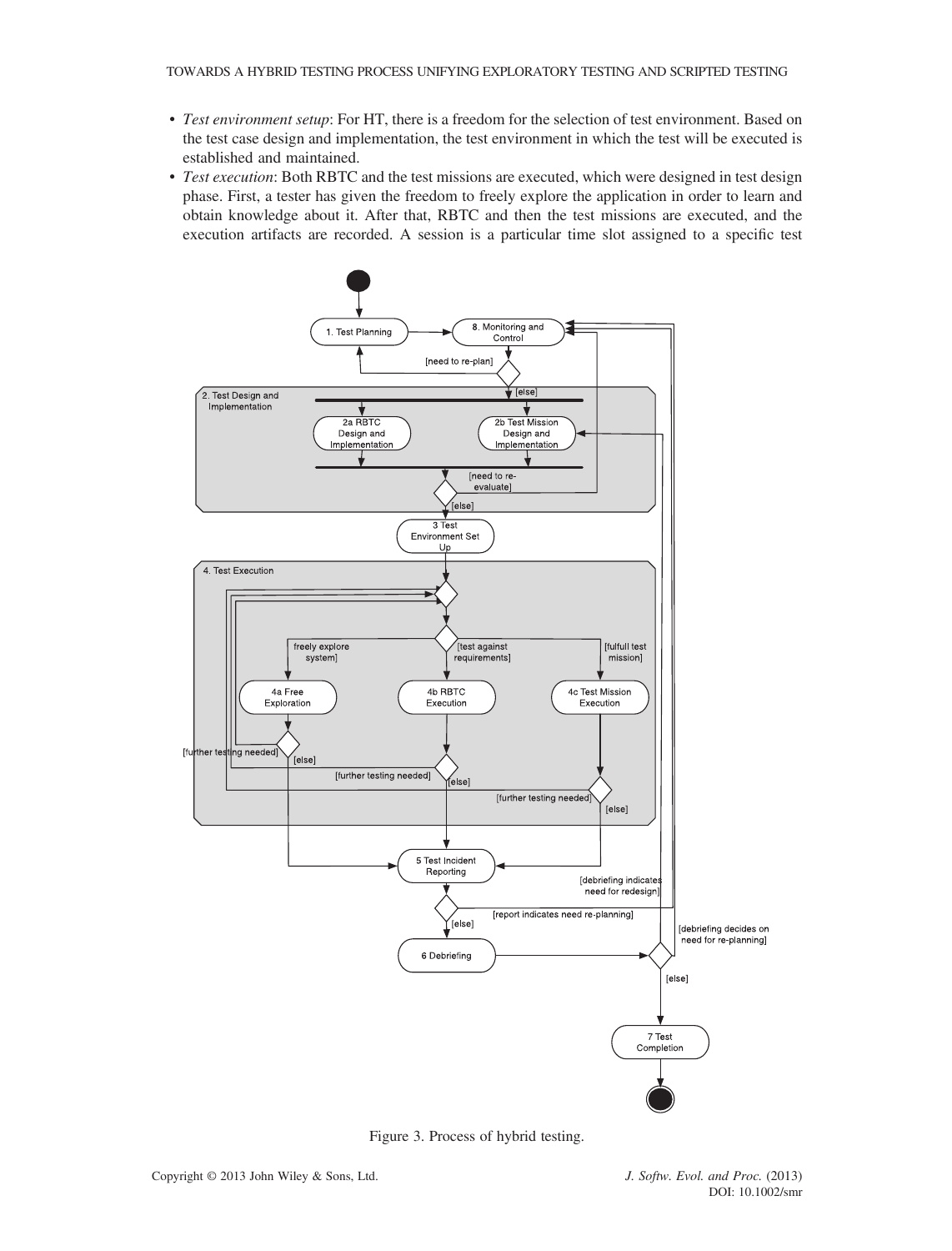mission in which test mission has to be executed. A session time is an uninterrupted block of test time. A session time may last from 30 to 90 min.

- Test incident reporting: The purpose of test incident reporting in HT is to report the issues identified in the test execution to the relevant stakeholders in order to conduct further actions on the reported problems. The session sheet taken from the ET is used to report all incidents happened during the testing, and it has information about tested area, test notes, issues, faults, bugs, failures relevant information, or any other ambiguities related to the functionality. This provides focused documentation related to the testing with all relevant information.
- Debriefing: The purpose of debriefing session in HT is to obtain the input of a tester on the test mission, which was assigned to him, and to discuss about his observations. A debriefing session should also provide coaching to the tester regarding further test activities that needed to be performed. If required, a debriefing session can lead to the derivation of many test missions. After the completion of session, a debriefing session is set up between the tester and a test lead.
- Test completion: The purpose of test completion criteria is to make sure that the useful test assets such as test plans, test cases, and session sheets are made available, and all the results are documented, recorded, and communicated to the relevant stakeholders. Test completion criteria are met when an agreement has been reached that the testing being performed and managed is complete.
- Test monitoring and control: The purpose of HT monitoring and control is to ensure whether all the activities as specified in test plan are aligned with the actual execution of those activities. Hybrid testing monitoring and control provides assurance of whether or not the testing being performed is in line with the defined test plan. All the processes within the HT process, that is, tests design, test execution, test incident reporting, and test completion are being monitored and controlled.

The flow of the process is designed to be flexible and iterative (Figure 3). In the beginning of the process, test planning influences monitoring and control (e.g., which test targets should be monitored), while defining the targets test planning can be influenced and refined.

After having specified the plan and how to monitor and control, test design and implementation are conducted, and both RBTC design and test mission design are executed. With these activities completed, the outcome can be monitored and controlled, and eventually updates are made in the designs.

Thereafter, the test environment is set up. This is the prerequisite to conduct test execution. The test execution part is highly flexible. One can, for instance, start with an exploratory session, followed by test mission execution and RBTC. Another scenario is to only do free exploration. How much effort is spent and how many executions of the particular activities are conducted are not pre-specified and might vary with the testing context (e.g., type of testing performed or the type of system to be tested).

After having completed the test execution, test incidents are reported, and debriefing is conducted. At any point, one can return to the monitoring and control activity and, depending on the outcome, decide on how to continue in the process. That is, it is possible to continue at any point in the process after completing monitoring and control. We have not illustrated this in the Figure to sustain its readability.

# 5. THREATS TO VALIDITY

Because the HT process definition is based on the results of the SLR and interviews, the validity threats for each indirectly influence the validity of the proposed HT process. The internal and external validity threats for the SLR, the interviews, and the experiment are discussed in the following paragraphs.

#### 5.1. Systematic literature review

For the SLR, one of the validity threats was associated with the possibility of missing any important publication. In order to eliminate this threat, when designing the search strings, we used the synonyms and alternative terms for the keywords referring to linguistic dictionaries while limiting them within the context of software engineering. When deciding on the keywords, we also checked the general terminology used in the testing field (e.g., testing standards such as ISO/IEC 29119 and key publications) not to miss any important keyword. The search strings were verified by conducting trail searches, and a preliminary search was carried out in order to identify the relevant literature by the help of the BTH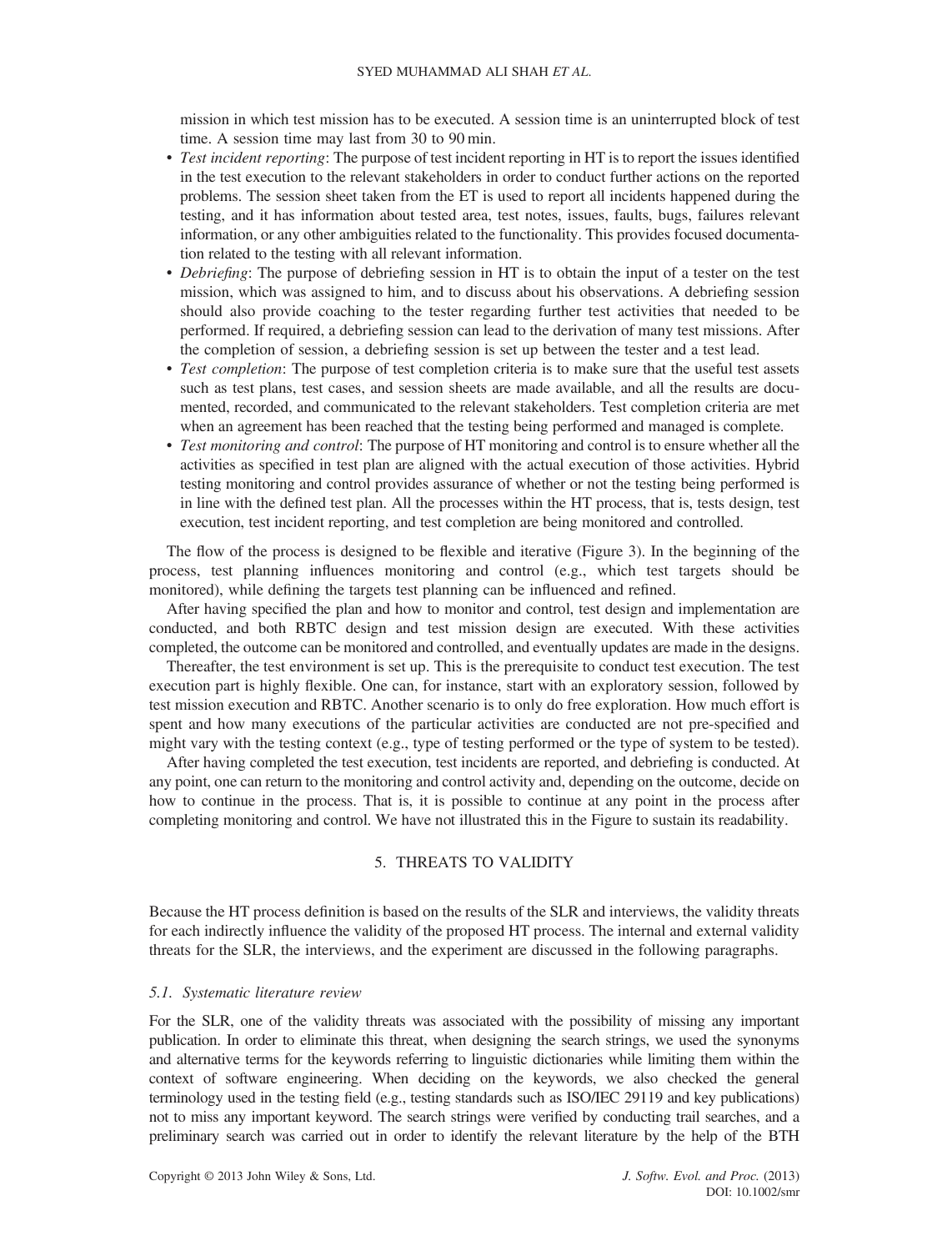(Sweden) librarians. Furthermore, we asked an expert in the area to review the design of the literature review as well as the list of included papers after the review to make sure that no important study is missed.

The quality of the data extraction form was checked by one of the other authors of this paper, who was not in the review team. The reviewer checked, in particular, the relevancy of the data to be extracted as well as whether any important information that needs to be captured is missing. Then, the forms were slightly revised after the pilot searches to include categories of relevant areas to study that helped in the uniformity of the coding.

To avoid selection bias during the selection process of the primary studies, two reviewers worked together to decide on the inclusion and exclusion of the studies. In addition to this, we also asked an external reviewer to check the final list of primary studies included in the SLR. As for the analysis phase, one threat could have been an individual bias when identifying the codes and the main categories for the strengths and weaknesses. In order to reduce this threat, a pair of reviewers worked together and identified the constructs after joint discussion.

#### 5.2. Industrial interviews

For the interviews, the possibility of missing any important question in the questionnaires was one of the potential validity threats. In order to avoid this, we designed the questionnaires based on the findings of the SLR. Furthermore, we also included open-ended questions to identify additional strengths and weaknesses by letting the interviewees discuss their experiences.

Another threat could be the misinterpretation of the question and answers during the interviews. This threat was minimized by reviewing of the questionnaire. A number of senior software engineering students studying at BTH (Sweden) were asked to review the questions for ensuring the clarity of the meaning before conducting the actual interviews. A recording device was used to record the interviews, and the transcribed interviews were shared with the interviewees to avoid any misunderstanding.

Another threat was related to the fact that the data were gathered in the form of qualitative information during the interviews. A risk of misinterpretation of qualitative data exists because of the possibility of multiple interpretations. This risk was reduced by cross-checking the findings and also by getting feedback on our interpretations from the interviewees (member checking).

During the analysis phase, the two authors who also performed the SLR analyzed the interviews. To avoid researcher bias, another author of this paper made an independent analysis. The results were cross-checked, and then after a discussion, the codes, the main categories, and the connections in between the main strengths and weaknesses were agreed upon, solving very few disagreements also by consulting the interviewees.

There is also a threat to external validity because of a low number of interviewees. It was essential to involve practitioners with a vast amount of experience in ST and ET, as this provides the greatest potential to obtain additional experience-based insights complementing the results of the literature review. This constraint limited the number of persons we could involve in the research process. Overall, it was a trade-off between the levels of experience of practitioners versus the number of practitioners involved. It is important to highlight that for P1 and P2, both the literature review and the practitioners, complement each other. Having only one source would increase the risk of losing valuable information. Using source triangulation reduces the threat related to the number of responses. We required detailed and qualitative insights to design our HT process; therefore, we chose a qualitative data collection instrument (interview) over a sampling-based instrument (questionnaire). In S3, the HT process was codesigned with the practitioners, also involving both sources (practitioners and literature). The practitioners only had one contradiction in opinion of how to design the actual process (i.e., whether to have a debriefing session or not). Other suggestions were valuable complements to our suggested process (e.g., what to emphasize in GUI testing).

#### 6. DISCUSSION AND CONCLUSION

The conclusion is divided into two parts. The first part summarizes the results, and the second part presents the implications for practitioners and researchers.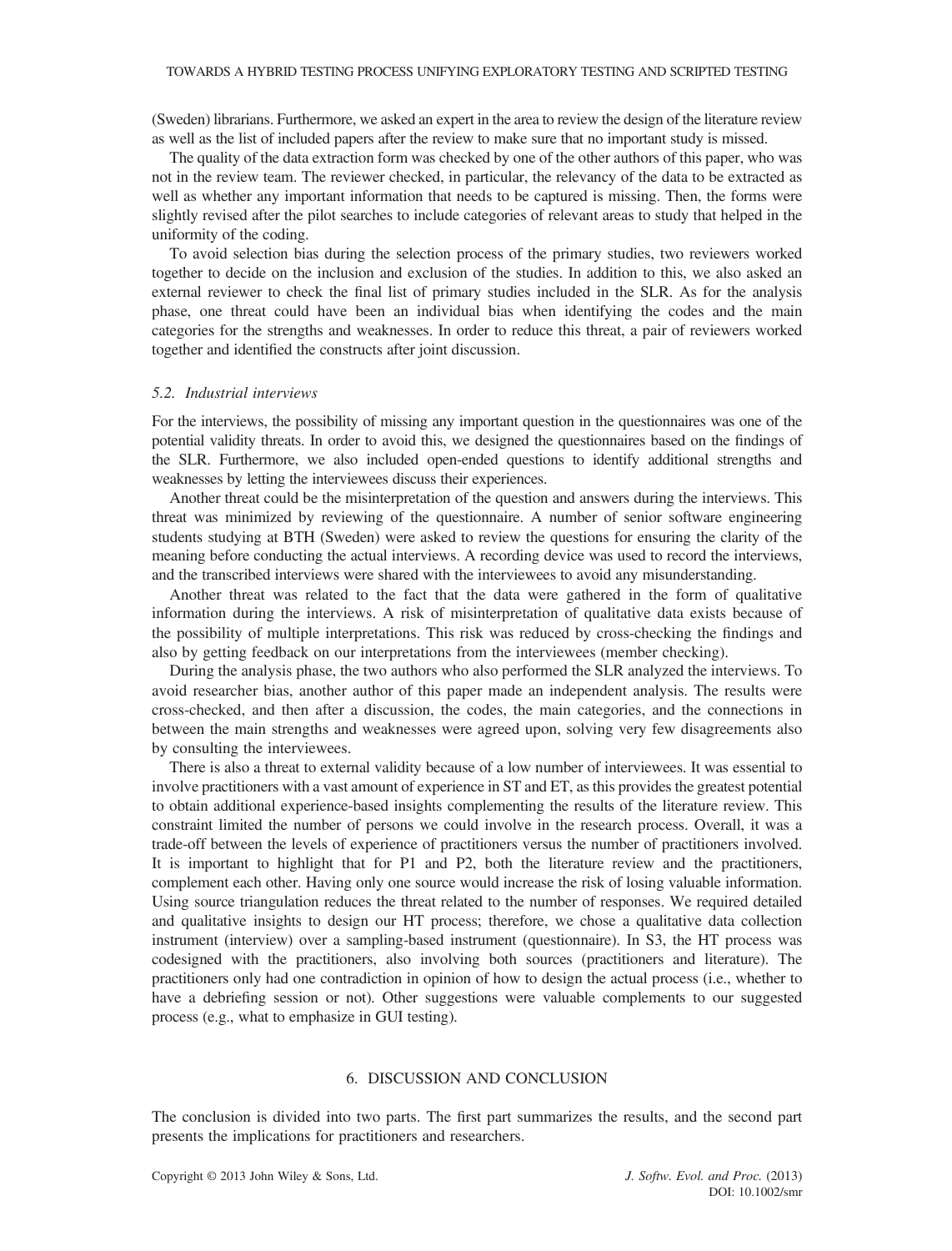# 6.1. Summary of findings

This study has mainly two contributions. First, the strengths and weaknesses of ST and ET were identified. Second, by bringing into light the improvement opportunities for a new testing process through unification of ST and ET in a compromise form, an HT process was defined in collaboration with practitioners.

- What are the strengths of ST and ET?: The identified strengths and weaknesses were recognized under four main categories: (i) testing quality (defect detection effectiveness/functionality coverage); (ii) nature of the process (structure/flexibility); (iii) cost-effectiveness; and (iv) customer satisfaction.Major strength categories for ST were found to be related to the nature of the process, testing quality, and customer satisfaction. The structured and guided process of ST provides benefits such as repeatability of the tests, reusability of the test cases, early quality assurance, oracles availability for validating the testing quality, better risk management, independency from the testers' skills, and automation of the testing process. Moreover, good functionality coverage and increased customer satisfaction during product acceptance are two other identified strengths.As for ET, cost-effectiveness, the nature of the process, and testing quality were the main strength categories recognized. Exploratory testing was stated to be cost-effective because of less time being spent on documentation (i.e., focused documentation for only logs, test notes, and videos after the execution), better resource utilization, rapid feedback, and quick learning of the product. As for the testing quality, better defect detection effectiveness, better regression testing, and more critical bug detection were found to be the major strengths. Because the process of ET is flexible, the skills of testers are better utilized as they can freely explore the defects; and thus, the testers become more responsible, engaged, motivated, and creative, while they are performing the tests. Tables V and IV provide an explanation of the strengths.
- What are the weaknesses of ST and ET?: For ST, major weaknesses were found to fall under testing quality, nature of the process, and cost-effectiveness categories. One of the major weaknesses was identified as the dependency of testing quality on the test case design, which depends on the skills, experience, and the domain knowledge of the designer as well as the previously produced documents. Testers, being not free to make decisions even if they see the problem about the test cases, were another weakness attributed to inflexibility of the test process. As for the costeffectiveness, ST found to be time consuming and costly as it requires designing, documenting, executing, and managing large numbers of test cases, which should also be updated continuously in the software development life cycle as the requirements change. Moreover, the cost increases if test cases require revision and/or redesign in cases of low quality design.

On the other hand, major weaknesses of ET were identified as related to the nature of the process, testing quality, and customer satisfaction categories. The unstructured and ad hoc processes are found to cause difficulties in managing the testing process and risk, in prioritizing and selecting the appropriate tests, and in repeating the tests. Moreover, these also, in turn, create the fear of losing control over testing. As for testing quality, the dependency on the skills, experience, and domain knowledge of the testers are among the major weaknesses identified. These become more significant especially when the application to be tested is too complex. In addition, ET found to be not suitable for acceptance, performance, and release testing, which in turn lowers the accountability and hence customer satisfaction. Tables VI and VII and provide an explanation of the weaknesses.

What are the improvement opportunities for testing processes by addressing some major weaknesses of ST and ET through unifying their processes in a hybrid form?: The second contribution of this study is the identification of the improvement opportunities for the testing process through unification of ST and ET into a resultant HT approach. We defined the HT process considering ISO/IEC 29119, which is an upcoming software testing standard. The industrial evaluation of the proposed HT process was performed through interviews in industry. The practitioners stated that the HT process has merits to resolve some major issues of ST and ET test approaches and invited us to their companies for dynamically validating the HT process. The details of the identification of improvement opportunities through mapping ET and ST strengths and weaknesses to each other are provided in Section 3 and in Tables IX and X.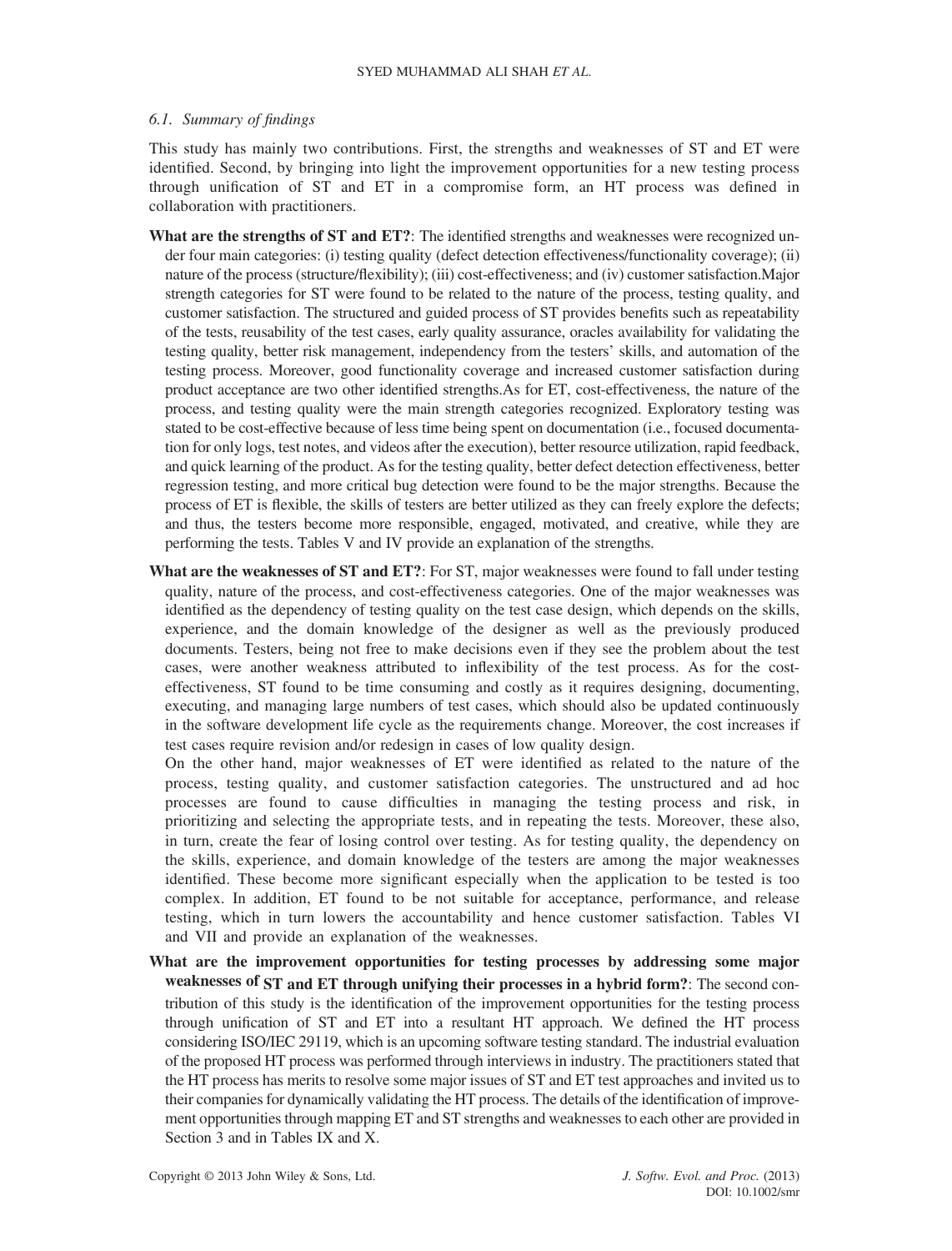#### TOWARDS A HYBRID TESTING PROCESS UNIFYING EXPLORATORY TESTING AND SCRIPTED TESTING

Our study contributes to highlight the importance of experience. In order to further understand the merits of HT, we recommend to take the following actions. First, experiments have to be designed and the performance of testers with different experience levels for the different testing approaches has to be compared. Second, experience shall not be treated as a variable stating total experience in years. Instead, experience should be broken down in different kinds of experiences (e.g., programming, testing, and methodologies) relevant to testing to understand its impact on ET and HT processes. Furthermore, we plan to evaluate the hybrid testing process in further trials through action research.

#### 6.2. Implications for research and practice

We discuss the implications for research and practice the findings from two perspectives, practitioners and researchers.

- *Practitioners:* Given the analysis of strengths and weaknesses of ST and ET (P1 and P2), a clear need has been established for hybrid processes. This leads to the proposition that practitioners can benefit from using a hybrid development process, hence, utilizing the strengths of both types of processes and addressing the weaknesses. The hybrid process presented in this paper is flexible baseline (indicated by different paths one can take through the process) of an HT process. The process has been codesigned with very experienced practitioners knowing both, ET and ST. This study makes their experience, as well as the experience reported in literature, accessible to other practitioners. Practitioners are now in need to adopt and refine the process in practice, as this is the prerequisite to extend and mature it. In particular, empirical evidence provided on the potential and usefulness of a hybrid process could speed up the technology transfer of HT processes. In particular, we found that there is an increasing trend of publications related to ST and ET studies discussing strengths and weaknesses, indicating that with evidence, the interest in adoption and evaluations increases.
- Researchers: We presented an approach that uses systematic review and practitioner input to design a new solution (HT process), the approach being based on the technology transfer model by Gorschek et al. [18]. Researchers might find the approach valuable in designing solutions combining evidence-based methods (here systematic review) and practitioner input in an exploratory way. The HT process needs further evaluation. Researchers hence should focus on conducting empirical studies with industry practitioners putting the process into action. In particular, researchers should evaluate the variances of the test process (e.g., testing with and without debriefing), how the activities and the flow through the process should differ for different types of testing (e.g., which activity in test execution is emphasized in terms of effort spent and number of executions depending on the type of testing, such as GUI testing versus unit testing), and what the longitudinal effects are of using an HT process. For these future activities, our research laid the foundations to continue such research.

#### 6.3. Future work

In future work, we highlight the importance to evaluate the HT process first in controlled experiments and in industrial environments.

An experimental setup should focus on comparing ET, ST, as well as HT in relation to testing effectiveness (ability to identify critical defects) and efficiency (time needed for test design and execution).

Industrially focused studies need to focus on practitioners executing the process and learning how the process is tailored based on the context (e.g., different organizational test policies, types of system, and so forth). Earlier, we mentioned two types of tailoring, namely process structure (activities to be executed) and process flow (order of activities and relative effort spent on them).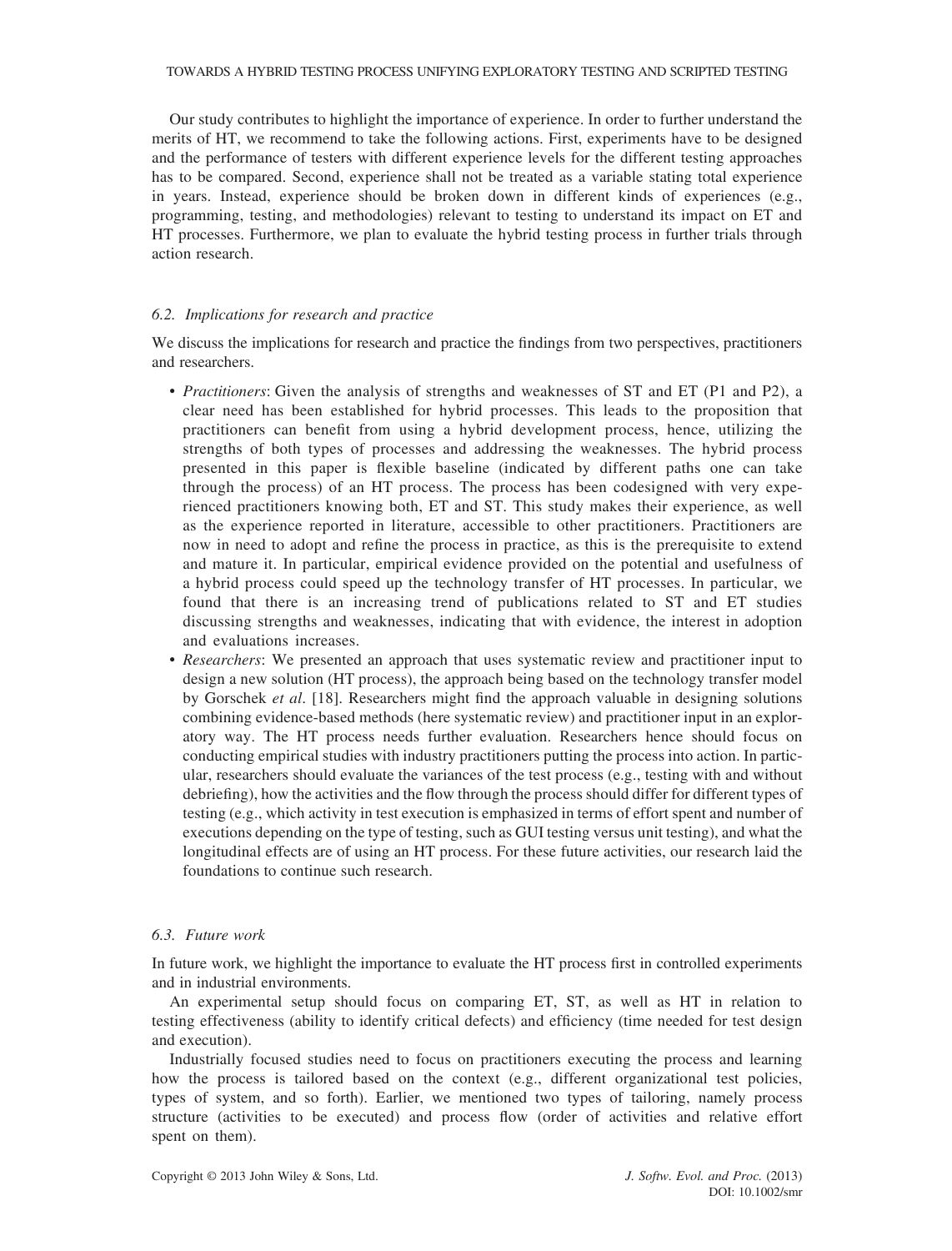# APPENDIX A: Interview guide

# A.1. QUESTIONNAIRE 1: WEAKNESSES OF ET

- Q1. Have you come across with oracle issues while performing ET? (If yes, then how you cope with them)
- Q2. Have you experienced test coverage issues while performing ET? (If yes then how you cope with them)
- Q3. In what scenarios do you think ET is not preferred on other testing approaches?
- Q4. Do you think it is difficult to prioritize tests in ET?
- Q5. Have you experienced any issue related to planning and managing of testing tasks in ET?
- Q6. Do you consider tracking of tasks as an issue in ET?
- Q7. How you define the quality of testing keeping ET in context?
- Q8. Do you think ET is sufficient in determining the quality of testing? (Please specify)
- Q9. Have you experienced any problems while performing regression testing in ET? (Please specify)
- Q10 Do you think it is difficult to perform the test reviews?
- Q11. Have you come across with any test repeatability issue in ET and how you cope with it? (Please specify)
- Q12. Please list down problems related to ET, which you have experienced?
- Q13. How do you think that a free exploration affects the testing?
- Q14. Do you think managers are reluctant in formal implementation of ET approach for testing? (Please explain)

# A.2. QUESTIONNAIRE 2: STRENGTHS OF ET

- Q1. What factors do you think, which can make ET more beneficial?
- Q2. Do you think that ET is more efficient in defect detection as compared to other test approaches? (Please specify the reasons)
- Q3. Do you think ET is an effective approach for investigation and isolation of defects?
- Q4. Do you think that ET is a cost effective approach? (Please specify)
- Q5. Do you find free exploration of application as an advantage?
- Q6. Do you think better regression testing can be achieved by utilizing ET? (Please specify how)
- Q7. Do you think ET is helpful in investigation of particular risky areas of software?
- Q8. Please list down the specific factors, which caused the need of introducing ET?
- Q9. What benefits you observed after introducing ET in your company?
- Q10. Do you think your customers are satisfied by the use of ET?
- Q11. Please list down perceived benefits of ET

# A.3. QUESTIONNAIRE3: WEAKNESSES OF ST

- Q1. Do you think that designing of test cases is time consuming and an expensive activity? (If yes please specify)
- Q2. Have you come across with issues while revising existing test cases?
- Q3. In your experience have you found test case execution as an exhaustive process?
- Q4. Do you think ST is suitable for the regression testing?
- Q5. Do you think pre designed test cases are sufficient for the entire system life cycle?
- Q6. Do you think that test cases are durable (If not please specify)
- Q7. Do you think that redesigned test cases are sophisticated then old one (if yes please specify)
- Q8. Please list down problems related to ST that you have come across?

# A.4. QUESTIONNAIRE 4: STRENGTHS OF ST

• Q1. Do you consider ST as an effective way of detecting and discovering faults?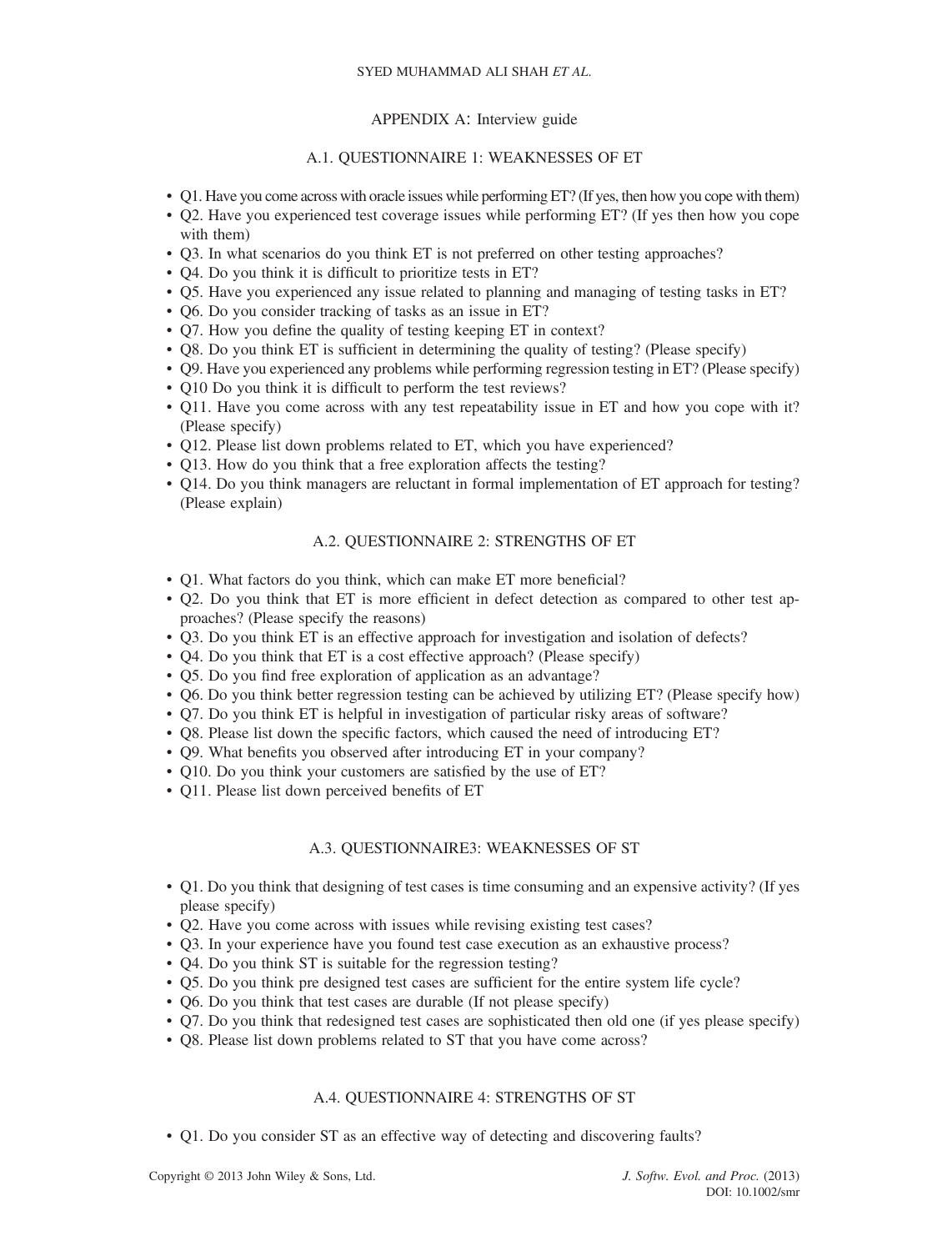- Q2. Do you think ST is an effective way for formulizing and guiding the testing tasks?
- Q3. What benefits you think of, which can be achieved while designing and planning the tests before the actual test execution?
- Q4. Do you think test coverage is better achieved while using ST?
- Q5. Do you think that better tracking would be achieved through ST?
- Q6. Do you think ST improves the overall quality of testing?
- Q7. Do you think ST provides with better and reliable test results?
- Q8. Do you think that ST is beneficial where regulatory and legal requirements are to be fulfilled?
- Q9. Do you think that ST can predict reliability of software? (Please specify)
- Q10. Please list down benefit related to ST, which you have experienced?

#### A.5. QUESTIONNAIRE 5: VALIDATION OF THE MAPPING

- Q1. How you find mapping of weaknesses to strengths of both test approach?
- Q2: Do you think mapping process will lead to a better definition of a HT process?
- Q3: Do you consider that weaknesses are correctly mapped to the strengths?
- Q4: Do you think HT process based on these mappings have the tendency to solve the problems of both test approaches?
- Q5: What are your suggestions on the preliminary defined process of HT?
- Q6: Do you think that the preliminary defined HT process solves the weaknesses of both test approaches?
- Q7: How this HT process can be further enhanced in order to meet industrial needs?
- Q8: Do you think this HT process covers the weaknesses of both test approaches?
- Q9: Do you consider that this HT process will have some weaknesses associated with it?
- Q10: Please mention about the drawbacks associated with preliminary HT process definition?

#### ACKNOWLEDGEMENTS

We would like to thank all the participants in the study who provided valuable input in interviews. Furthermore, we thank the anonymous reviewers for valuable comments that helped in improving the paper. This work has been supported by ELLIIT, the strategic area for ICT research, funded by the Swedish Government.

#### **REFERENCES**

- 1. Agruss C, Johnson B. Ad hoc software testing, a perspective on exploration and improvisation. Technical report, Florida Institute of Technology, USA, April 2000.
- 2. Ahonen JJ, Junttila T, Sakkinen M. Impacts of the organizational model on testing: three industrial cases. Empirical Software Engineering 2004; 9(4):275–296.
- 3. Ammann P, Offutt J. Introduction to Software Testing. Cambridge University Press: Cambridge, 2008.
- 4. Andersson C, Runeson P. Verification and validation in industry a qualitative survey on the state of practice. In International Symposium on Empirical Software Engineering (ISESE 2002), 2002; 37–47.
- 5. Bach J. Session-based test management. Software Testing and Quality Engineering Magazine, 2000; 2.
- 6. Bach J. Exploratory testing. In Veenendal EV (eds.). The Testing Practitioner. UTN Publishers, 2005.
- 7. Barnett-Page E, Thomas J Methods for the synthesis of qualitative research: a critical review. BMC medical research methodology 2009; 9(1):59.
- 8. Bertolino A. Software testing research: achievements, challenges, dreams. In Proceedings of the Workshop on the Future of Software Engineering (FOSE 2007), 2007; 85–103.
- 9. Bourque P, Dupuis R. Guide to the software engineering body of knowledge (swebok). Technical report, IEEE Computer Society, Los Alamitos, California, 2004.
- 10. Briand LC, Labiche Y, Lin Q. Improving the coverage criteria of uml state machines using data flow analysis. Software Tests, Verification Reliability 2010; 20(3):177–207.
- 11. Britten N, Campbell R, Pope C, Donovan J, Morgan M, Pill R. Using meta ethnography to synthesise qualitative research: a worked example. Journal of Health Services Research & Policy 2002; 7(4):209–215.
- 12. Copeland L. A practitioner's Guide to Software Test Design. Artech House: Boston, Mass., 2004.
- 13. Dixon-Woods M, Agarwal S, Jones D, Young B, Sutton A. Synthesising qualitative and quantitative evidence: a review of possible methods. Journal of health services research & policy 2005; 10(1):45–53B.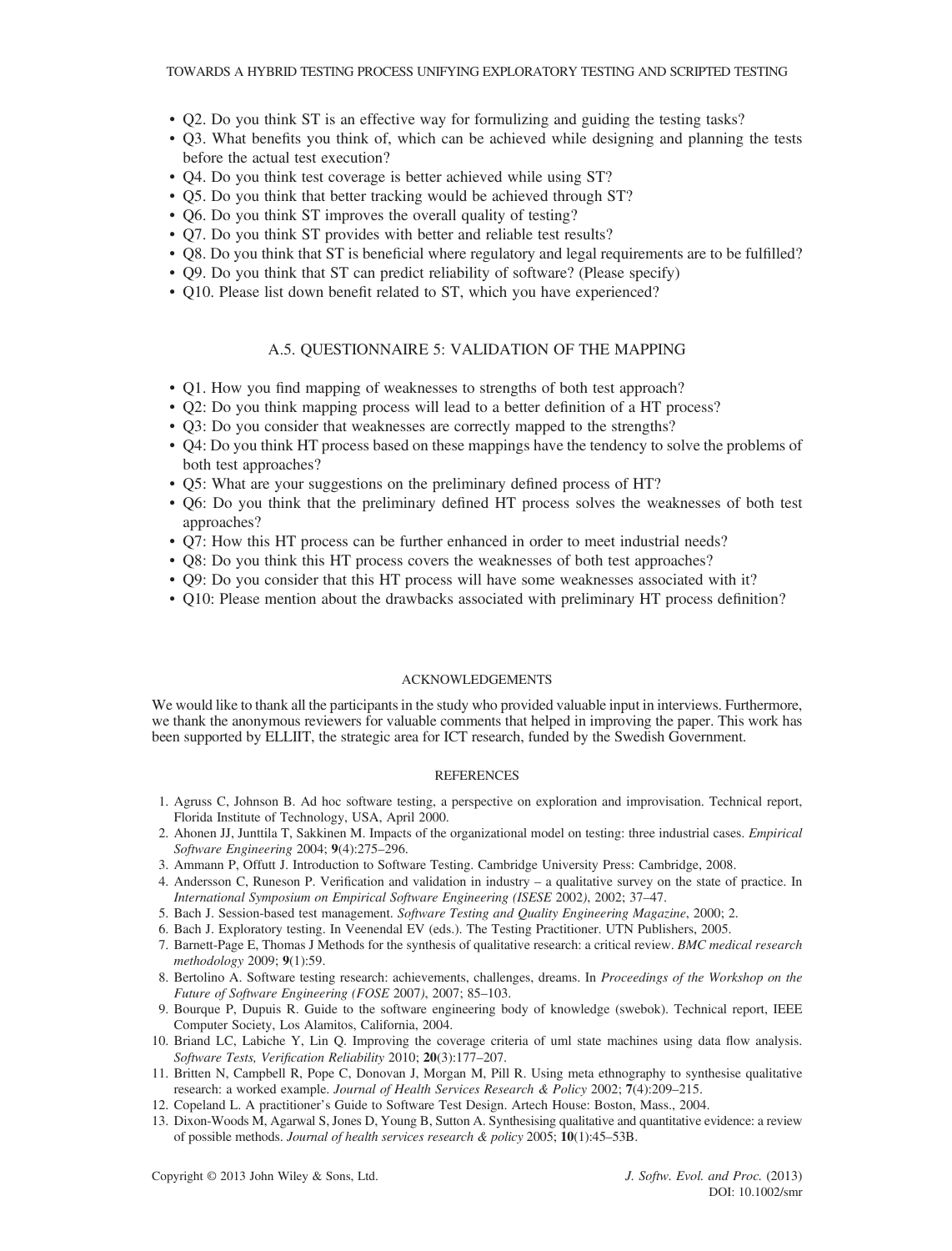- 14. Do H, Rothermel G. An empirical study of regression testing techniques incorporating context and lifetime factors and improved cost-benefit models. In Proceedings of the 14th ACM SIGSOFT International Symposium on Foundations of Software Engineering (FSE 2006), 2006; 141–151.
- 15. Dupuy A, Leveson N. An empirical evaluation of the mc/dc coverage criterion on the hete-2 satellite software. In Proceedings of the Digital Aviation Systems Conference (DASC 2000), 2000.
- 16. Fraser G, Gargantini A. Experiments on the test case length in specification based test case generation. In Proceedings of the 4th International Workshop on Automation of Software Test (AST 2009), 2009; 18–26.
- 17. Given LM. The Sage Encyclopedia of Qualitative Research Methods. SAGE: Los Angeles, 2008.
- 18. Gorschek T, Garre P, Larsson S, Wohlin C. A model for technology transfer in practice. IEEE Software 2006; 23(6):88–95.
- 19. Grechanik M, Xie Q, Fu C. Experimental assessment of manual versus tool-based maintenance of gui-directed test scripts. In Proceedings of the 25th IEEE International Conference on Software Maintenance (ICSM 2009), 2009; 9–18.
- 20. Grechanik M, Xie Q, Fu C. Maintaining and evolving gui-directed test scripts. In Proceedings of the 31st International Conference on Software Engineering (ICSE 2009). IEEE Computer Society, 2009; 408–418.
- 21. Henderson-Sellers B, Gonzalez-Perez C, Ralyte J. Comparison of method chunks and method fragments for situational method engineering. In th Australian Conference on Software Engineering (ASWEC 2008), 2008; 479–488.
- 22. Houdek F, Schwinn T, Ernst D. Defect detection for executable specifications an experiment. International Journal of Software Engineering and Knowledge Engineering 2002; 12(6):637–655.
- 23. Itkonen J. Do test cases really matter? an experiment comparing test case based and exploratory testing. PhD thesis, Helsinki University of Technology, Finland, 2008.
- 24. Itkonen J, Mäntylä M, Lassenius C. Defect detection efficiency: test case based vs. exploratory testing. In Proceedings of the First International Symposium on Empirical Software Engineering and Measurement (ESEM 2007), 2007; 61–70.
- 25. Itkonen J, Mäntylä M, Lassenius C. How do testers do it? an exploratory study on manual testing practices. In Proceedings of the Third International Symposium on Empirical Software Engineering and Measurement (ESEM 2009), 2009; 494–497.
- 26. Itkonen J, Rautiainen K. Exploratory testing: a multiple case study. In International Symposium on Empirical Software Engineering (ISESE 2005), 2005; 84–93.
- 27. Jupp V. The Sage Dictionary of Social Research Methods. Sage publications Limited, 2006.
- 28. Juzgado NJ, Moreno AM, Vegas S. Reviewing 25 years of testing technique experiments. Empirical Software Engineering 2004; 9(1-2):7–44.
- 29. Kaner C, Bach J, Pettichord B. Lessons Learned in Software Testing: A Context-Driven Approach. Wiley: New York, 2002.
- 30. Kaner C, Falk J, Nguyen HQ. Testing Computer Software. Van Nostrand Reinhold: New York, 2. ed. edition, 1993.
- 31. Kitchenham B, Charters S. Guidelines for performing systematic literature reviews in software engineering. Technical Report EBSE-2007-01, Software Engineering Group, School of Computer Science and Mathematics, Keele University, July 2007.
- 32. Murnane T, Reed K, Hall R. On the learnability of two representations of equivalence partitioning and boundary value analysis. In Proceedings of the 18th Australian Software Engineering Conference (ASWEC 2007), 2007; 274–283.
- 33. Ng SP, Murnane T, Reed K, Grant D, Chen TY. A preliminary survey on software testing practices in Australia. In Proceedings of the 15th Australian Software Engineering Conference (ASWEC 2004), 2004; 116–127.
- 34. Noblit GW, Hare RD. Meta-Ethnography : Synthesizing Qualitative Studies. Sage Publications: Beverly Hills, Calif., 1987.
- 35. Petersen K. Measuring and predicting software productivity: a systematic map and review. Information & Software Technology 2011; 53(4):317–343.
- 36. Ryber T; Meddings P. Essential Software Test Design. Fearless Consulting: Stockholm, 2007.
- 37. Scanniello G, Fasano F, Lucia AD, Tortora G. Does software error/defect identification matter in the Italian industry? IET Software 2013; 7(2):76–84.
- 38. Seidel JV. Qualitative data analysis. Technical Report www.qualisresearch.com, Qualis Research, Colorado Springs, Colorado, 1998.
- 39. Sharma M. S. C. B. Automatic generation of test suites from decision table theory and implementation. In Proceedings of the Fifth International Conference on Software Engineering Advances (ICSEA 2010), 2010; 459–464.
- 40. Shoaib L, Nadeem A, Akbar A. An empirical evaluation of the influence of human personality on exploratory software testing. In Proceedings of the IEEE 13th International Multitopic Conference (INMIC 2009), 2009; 1–6.
- 41. Tahat LH, Bader A, Vaysburg B, Korel B. Requirement-based automated black-box test generation. In Proceedings of the 25th International Computer Software and Applications Conference (COMPSAC 2001), 2001; 489–495.
- 42. Taipale O, Kälviäinen H, Smolander K. Factors affecting software testing time schedule. In Proceedings of the 17th Australian Software Engineering Conference (ASWEC 2006), 2006; 283–291.
- 43. Thomson A. How to choose between exploratory and scripted testing, last accessed May 2013, url: http://www. stickyminds.com/sitewide.asp?function=edetail&objecttype=art&objectid = 6271.
- 44. Tinkham A, Kaner C. Lessons Learned in Software Testing: A Context-Driven Approach. Wiley: New York, 2002.
- 45. Vegas S, Juristo N, Basili VR. Identifying Relevant Information for Testing Technique Selection: An Instantiated Characterization Scheme. Springer: Heidelberg, Germany, 2003.
- 46. Yamaura T. How to design practical test cases. IEEE Software 1998; 15(6):30–36.
- 47. Zotero. A reference management tool, project of Roy Rosenzweig Center for History and New Media, funded by the Andrew W. Mellon Foundation, the Institute of Museum and Library Services, and the Alfred P. Sloan Foundation. available at: [http://www.zotero.org/.](http://www.zotero.org/)